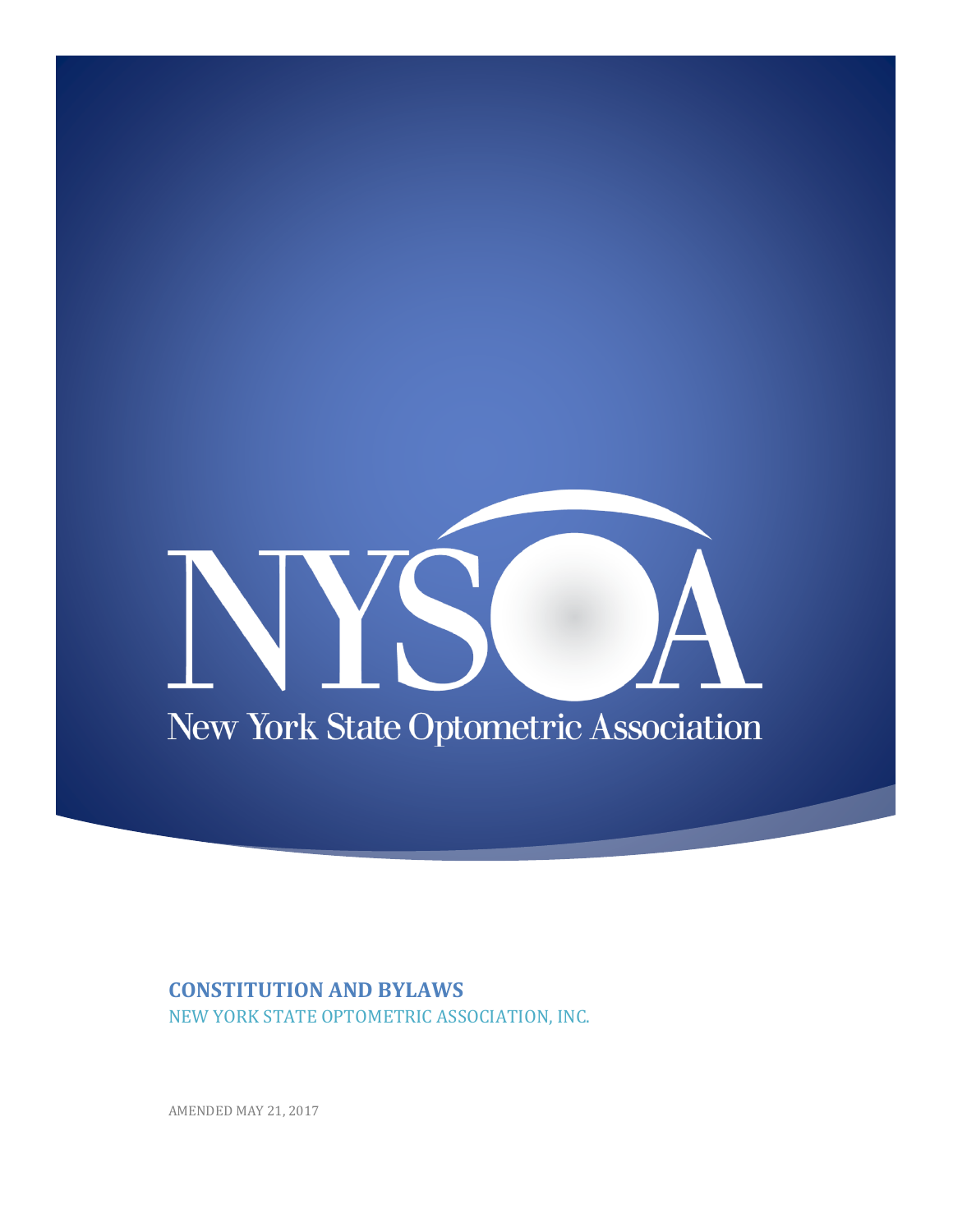# Contents

NOTE: This outline is for informational purposes only and is not a part of the Constitution.

| Article L    |  |
|--------------|--|
| Article II.  |  |
| Article III. |  |
| Section 3.01 |  |
| Section 3.02 |  |
|              |  |
| Section 4.01 |  |
| Section 4.02 |  |
| Section 4.03 |  |
| Section 4.04 |  |
| Section 4.05 |  |
| Section 4.06 |  |
| Article V.   |  |
| Section 5.01 |  |
| Section 5.02 |  |
| Section 5.03 |  |
| Section 5.04 |  |
| Section 5.05 |  |
|              |  |
| Section 6.01 |  |
| Section 6.02 |  |
| Section 6.03 |  |
| Section 6.04 |  |
| Section 6.05 |  |
| Section 6.06 |  |
| Section 6.07 |  |
| Section 6.08 |  |
| Article VII. |  |
| Section 7.01 |  |
| Section 7.02 |  |
| Section 7.03 |  |
| Section 7.04 |  |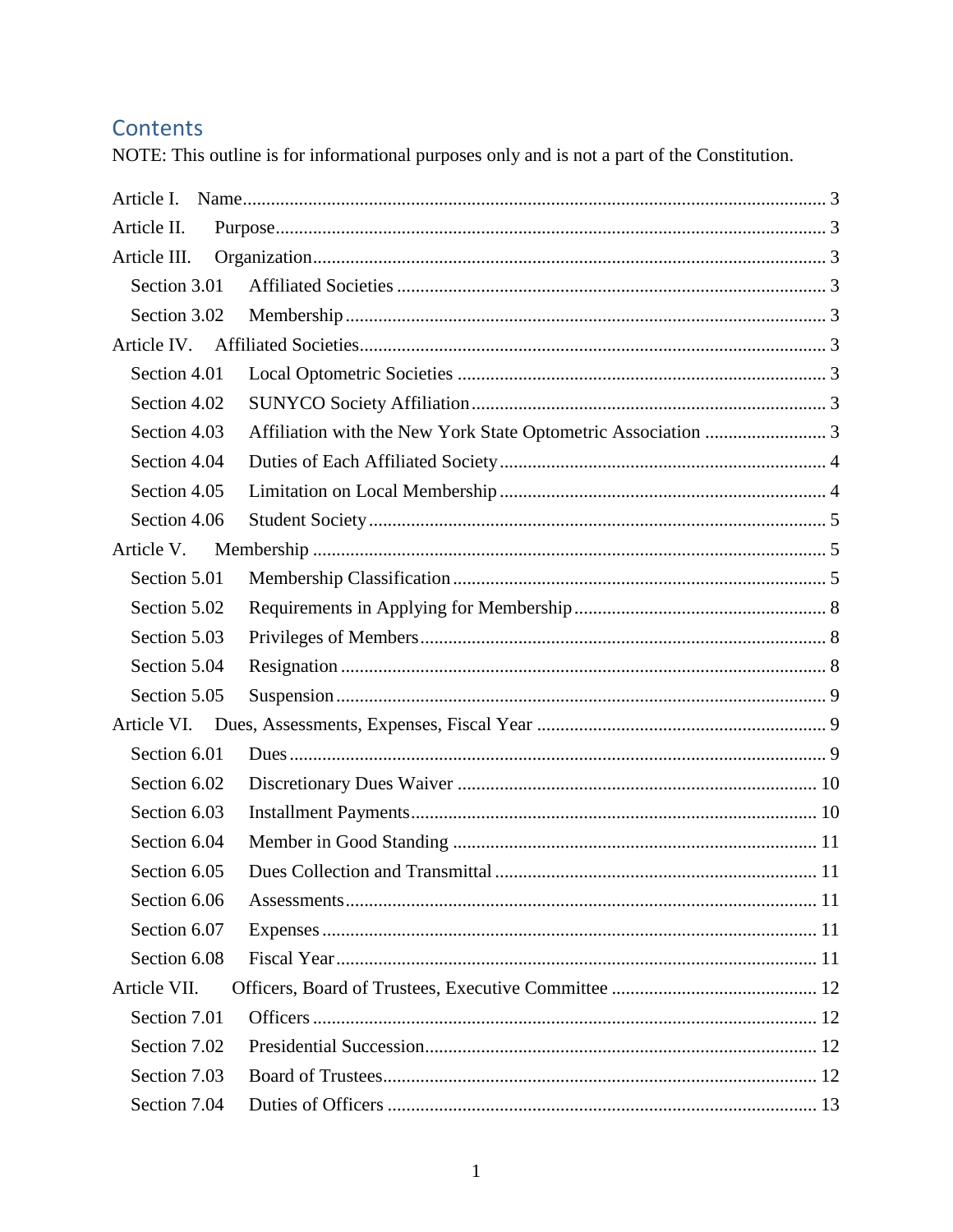| Section 7.05  |  |
|---------------|--|
| Section 7.06  |  |
| Article VIII. |  |
| Section 8.01  |  |
| Section 8.02  |  |
| Section 8.03  |  |
| Section 8.04  |  |
| Article IX.   |  |
| Section 9.01  |  |
| Section 9.02  |  |
| Section 9.03  |  |
| Section 9.04  |  |
| Section 9.05  |  |
| Section 9.06  |  |
| Article X.    |  |
|               |  |
|               |  |
|               |  |
| Article XI.   |  |
| Section 11.01 |  |
| Section 11.02 |  |
| Article XII.  |  |
| Article XIII. |  |
|               |  |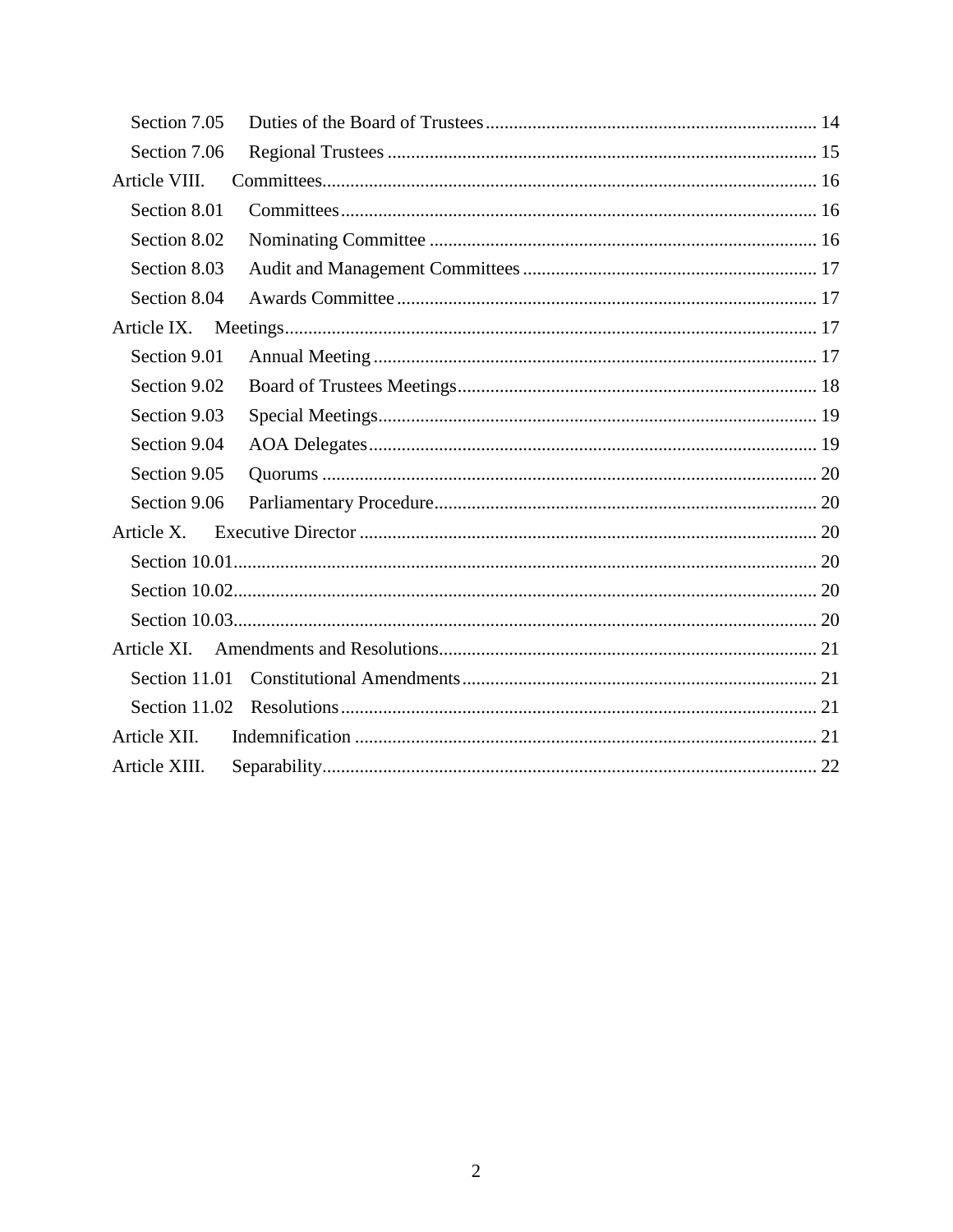# **NEW YORK STATE OPTOMETRIC ASSOCIATION CONSTITUTION**

## <span id="page-3-0"></span>**Article I. Name**

The name of this Association is the New York State Optometric Association, Inc.

## <span id="page-3-1"></span>**Article II. Purpose**

The purposes of this Association are to improve the vision care and health of the public and to promote the art and science of the profession of optometry.

# <span id="page-3-3"></span><span id="page-3-2"></span>**Article III. Organization**

#### *Section 3.01 Affiliated Societies*

Affiliated societies shall be those local optometric societies located in New York State that are, or may hereafter be, recognized by this Association as constituents of and affiliated with the New York State Optometric Association. The SUNYCO Society and the Student Optometric Society shall, for the purposes of this Constitution, also be considered Affiliated Societies.

#### *Section 3.02 Membership*

<span id="page-3-4"></span>The membership of this Association shall consist of licensed optometrists in New York State and other persons whose classification, qualifications, privileges, and obligations shall be as established in this constitution.

## <span id="page-3-6"></span><span id="page-3-5"></span>**Article IV. Affiliated Societies**

#### *Section 4.01 Local Optometric Societies*

The State shall be divided into zones, each containing one local optometric society.

#### *Section 4.02 SUNYCO Society Affiliation*

<span id="page-3-7"></span>There may be a SUNYCO Society whose members shall be those optometrists who are employed by SUNYCO and otherwise satisfy the requirements for membership in this Society as determined by the Board of Trustees.

#### *Section 4.03 Affiliation with the New York State Optometric Association*

<span id="page-3-8"></span>(a) Affiliated optometric societies may be eligible for affiliation with this Association when properly organized, named and officered by a president, president-elect or vice president, secretary and treasurer, and whose members have subscribed to a constitution or a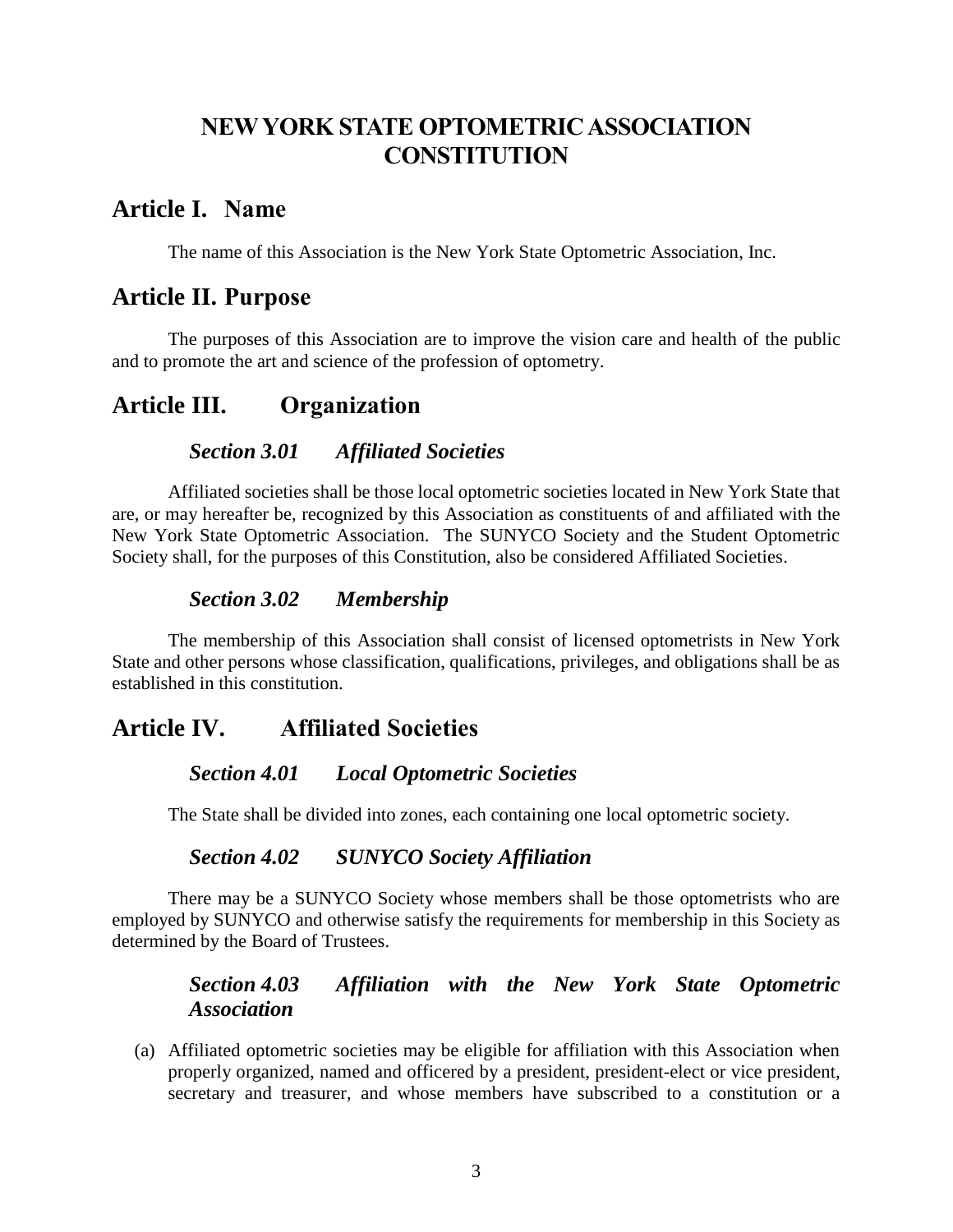constitution and bylaws consistent with the constitution of this association. The office of secretary and treasurer may be held by the same individual.

- (b) An affiliated society so organized shall be eligible to affiliate with this Association, upon filing with the Secretary thereof a letter of request for affiliation which contains the names of the members of the society and a copy of the society's constitution or constitution and bylaws. After investigation by, and upon a favorable report of, the Board of Trustees, the society shall be granted a charter and thenceforth conduct its affairs as an affiliated society.
- (c) Charter Revocation. Upon the request of an affiliated society or where the affiliated society has otherwise ceased to operate, the charter of an Affiliated Society may be revoked by a two-thirds vote of the House of Delegates at the Annual Meeting.

## *Section 4.04 Duties of Each Affiliated Society*

<span id="page-4-0"></span>Each affiliated society shall:

- (a) Keep such records as may be required by this constitution or the NYSOA Board of Trustees;
- (b) Notify the NYSOA Secretary of changes made in its constitution or bylaws, and in its roster of members and their addresses;
- (c) Have a fiscal year coincident with that of this Association;
- (d) Act upon proposed amendments to this constitution as outlined in Article XI, Section 1;
- (e) Have the power to suspend, expel or otherwise discipline any member of the Affiliated Society according to procedures adopted by the Affiliated Society.

#### *Section 4.05 Limitation on Local Membership*

<span id="page-4-1"></span>A local optometric society may enroll as a member an optometrist who resides in its zone or who practices in the zone of another local optometric society. A member may designate a primary affiliation with a local optometric society or with the SUNYCO Society and may also maintain a secondary non-voting affiliation with a different local optometric society or with the SUNYCO Society upon payment of such dues as may be required by the society with which he or she seeks the secondary affiliation. A member must conform to the rules of practice of any local optometric society in whose zone he or she maintains a practice and may only exercise voting privileges with the society with which the member has a primary affiliation.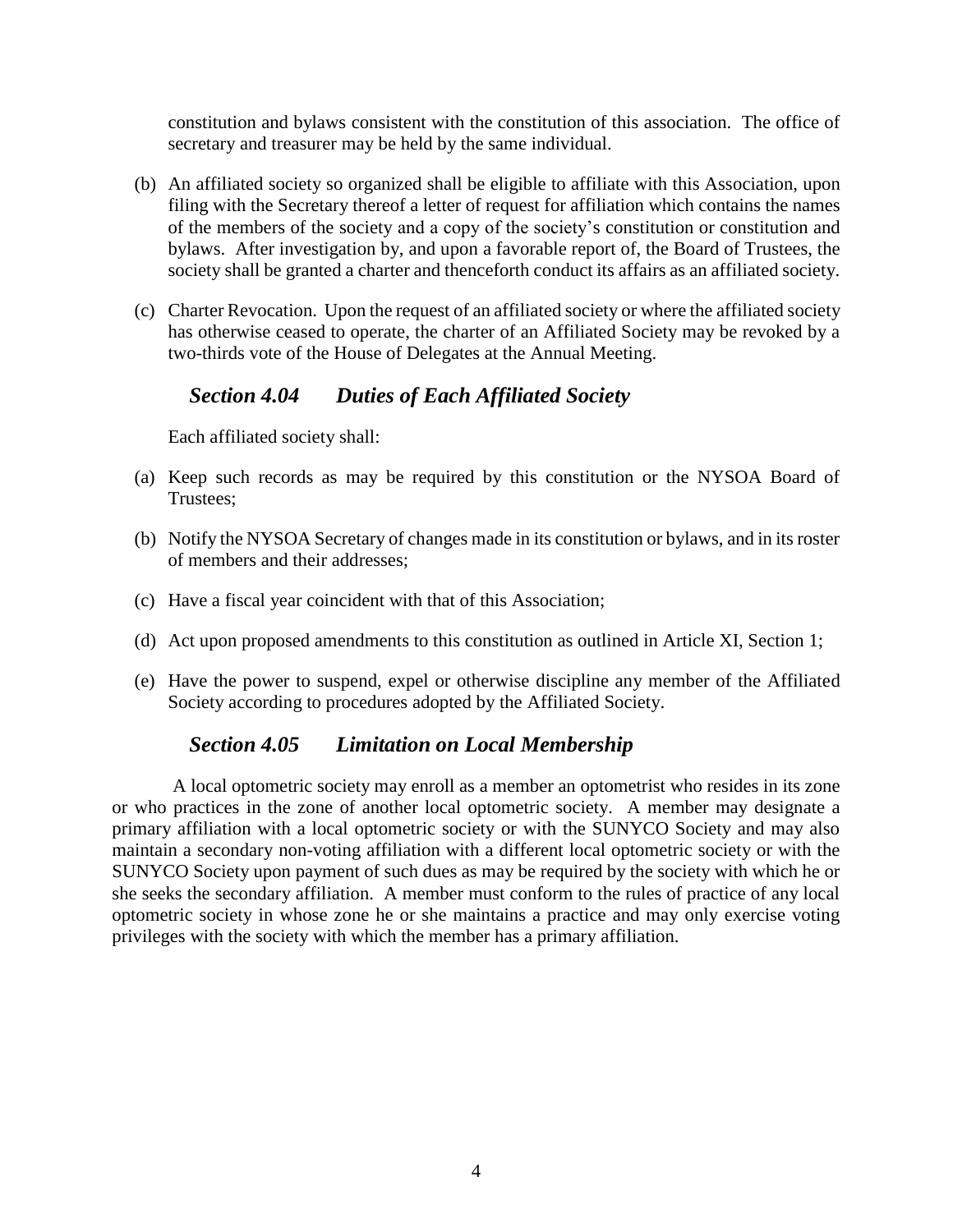#### *Section 4.06 Student Society*

- <span id="page-5-0"></span>(a) There may be a Student Optometric Society of New York State whose members shall be those persons qualified under Article IV, Section 6A of this constitution.
- (b) The constitution, or the constitution and bylaws of the Student Optometric Society shall be consistent with the constitution of this Association.
- (c) The Student Society shall be entitled to one vote at the annual meeting and shall be entitled to attend Board of Trustees meetings.

# <span id="page-5-1"></span>**Article V. Membership**

## *Section 5.01 Membership Classification*

<span id="page-5-2"></span>Membership in this Association shall be composed of active, optometric educator, partial practice, post-graduate, special class, life, honorary, federal services, retired with benefits, retired without benefits, and student members.

(a) Active members shall be:

Those optometrists, duly licensed and registered by the State of New York who maintain an active practice of optometry over sixteen (16) hours per week, who pay full dues or sliding scale dues as established by this constitution, and who are members in good standing of an affiliated society in New York State.

- (b) Optometric Educator members shall be:
	- 1) An optometrist who is a full-time educator primarily engaged in school related activities such as teaching, research and administration at a school or college in New York, accredited or pre-accredited by the Council on Optometric Education.
	- 2) An optometrist, not licensed in New York to practice optometry, who holds an administrative, academic or clinical position in an educational institution or program accredited by the Council on Optometric Education, and who contributes to the advancement of the objectives of this Association.
	- 3) An individual who is not an optometrist, who holds an administrative, academic or clinical position in an educational institution and who contributes to the advancement of the objectives of this Association, subject to the approval of an affiliated society.
- (c) Partial Practice members shall be:

An optometrist who works sixteen (16) or fewer hours per week in compensated optometric related activities.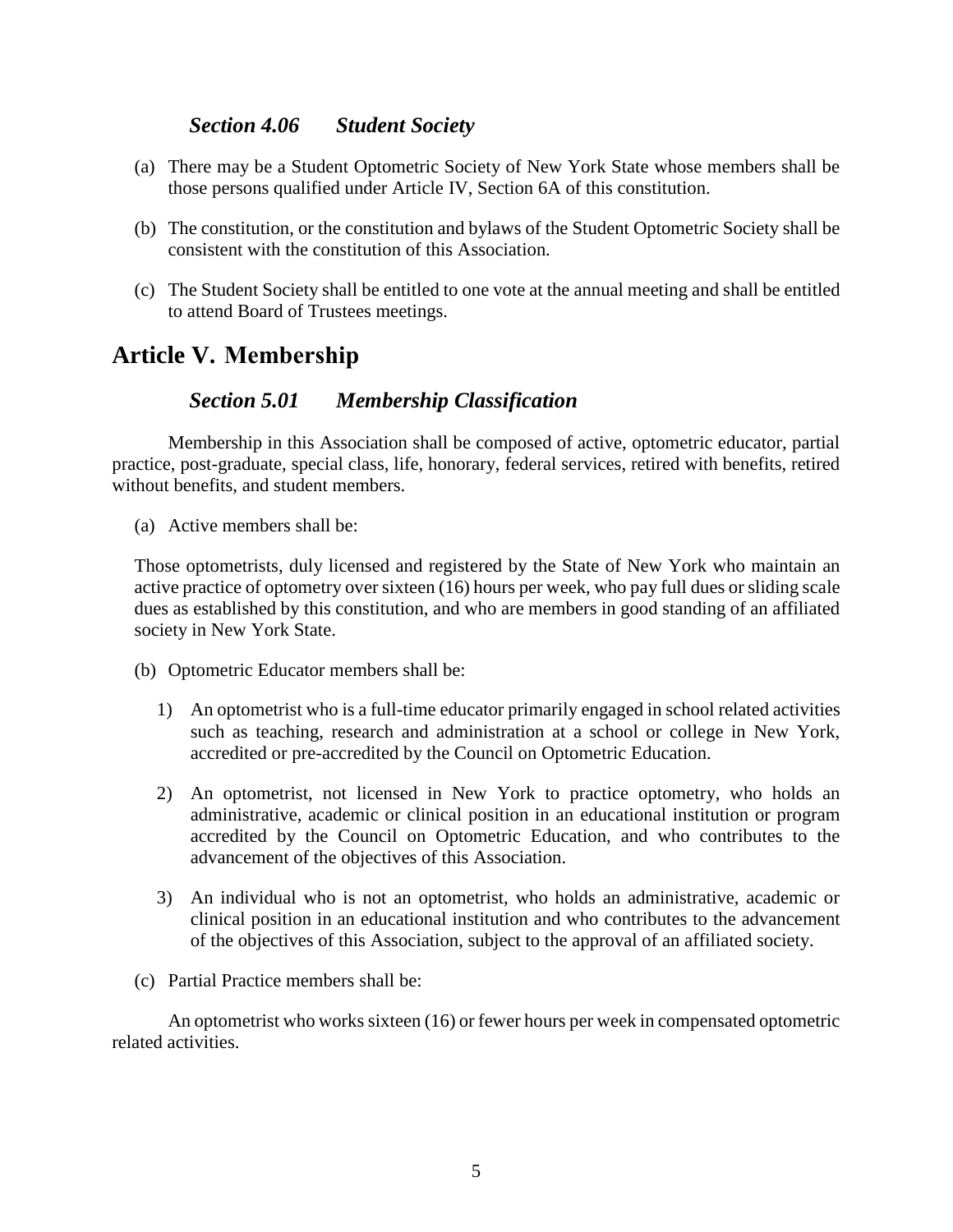- (d) Life Members:
	- 1) Must have 45 years of cumulative AOA membership. Student membership is included in the accumulative years. Retired without benefits is not included in the accumulative years.
	- 2) Must be a current member in good standing for at least one year prior to the transition into life membership. Member cannot transfer from retired without benefits to life membership.
	- 3) If member does not meet the membership requirements as stated above, but has been named a life member of the affiliated association, a written explanation is required from the affiliate as to the rational or circumstance for wanting the member to become a life member. The final decision on whether the member may then become a life member of the Association is subject to approval by the Secretary.
	- 4) Members who provide medical certification of terminal or other serious debilitative illness may have the years of membership requirements waived, subject to the approval of the Secretary.
	- 5) Those who attained life membership prior to September 30, 2012 shall remain life members subject to the conditions under which they were awarded.
- (e) Honorary members shall be:

Those whom the Association desires to honor for outstanding service rendered to optometry or this Association. Honorary membership may be conferred only at the Annual Meeting of this Association upon the prior recommendation of the Board of Trustees.

(f) Federal Services members shall be:

Those optometrists on active duty in the armed services of the United States or on active duty in the Commissioned Corps of the United States Public Health Service or a full time employee of the Veterans' Administration or other federal governmental entity. Federal Services members must be in good standing with the American Optometric Association and shall pay local society dues only.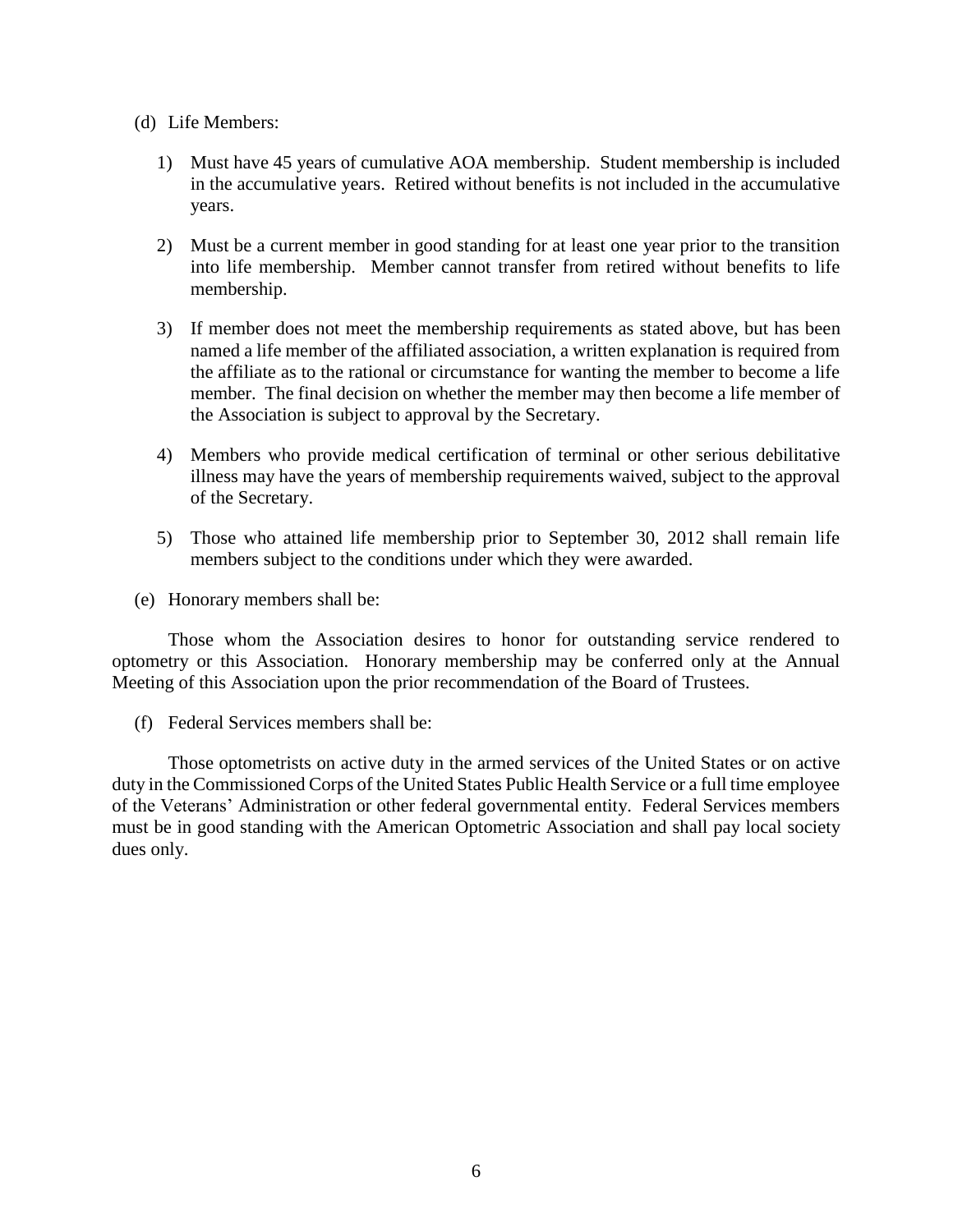- (g) Retired with benefits members:
	- 1) Must be 55 years of age or older as of January 1 of the current membership year.
	- 2) Must no longer be engaged in compensated optometric related activities.
	- 3) Must be a current member in good standing for at least one year prior to the transition into retired with benefits membership.
	- 4) Member cannot transfer from retired without benefits to retired with benefits membership.
	- 5) Annual dues are \$30.
- (h) Retired without benefits members:
	- 1) Are members in name only and are not eligible to receive any benefits or member discounts.
	- 2) Must be 55 years of age or older as of January 1 of the current membership year.
	- 3) Must no longer be engaged in compensated optometric related activities.
	- 4) Must be a current member in good standing for at least one year prior to the transition into retired without benefits membership.
	- 5) Member cannot transition from retired without benefits to retired with benefits or life membership.
- (i) Student members shall be:
	- 1) Those students, who are not licensed optometrists and are regularly enrolled in courses leading to the O.D. degree at school or college of optometry in New York State accredited by the Accreditation Council on Optometric Education, or are residents of New York State similarly enrolled in any school or college accredited by the Accreditation Council on Optometric Education, or
	- 2) Non-practicing licensed optometrists who are full-time students at an accredited institution of higher education.
	- 3) Student membership shall become effective on admittance to the Student Optometric Society of New York and may continue until the student has graduated, completed his or her internship when required by law and has been licensed to practice. Student membership shall not continue for more than six (6) months after graduation, and in the case of non-practicing optometrists, six (6) months after the end of the period of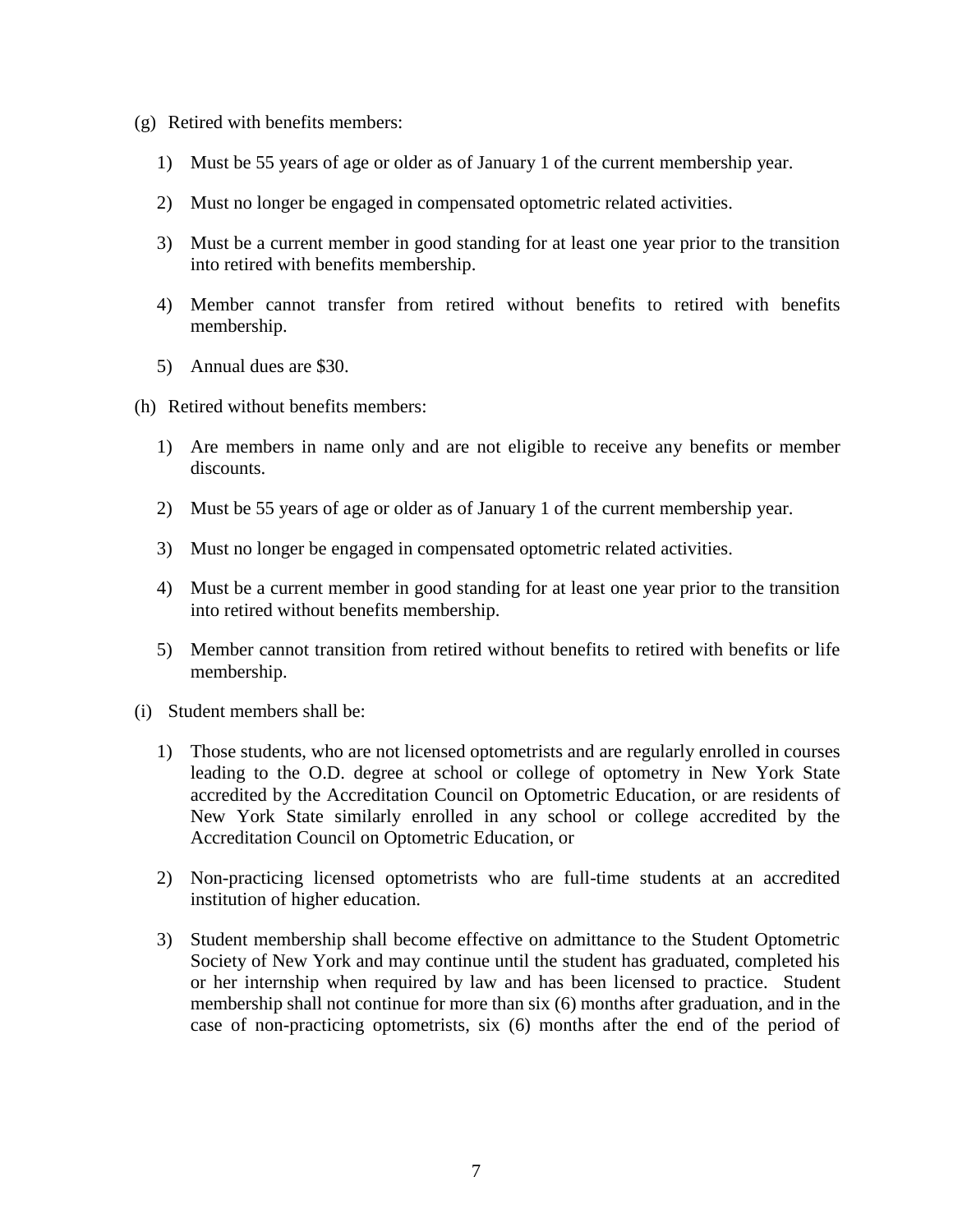attendance at the institution of higher education. Student membership shall affiliate through the Student Optometric Society of New York State.

- (j) Post-graduate members must be:
	- 1) A resident or intern in any program accredited or pre-accredited by the Accreditation Council on Optometric Education or by an accrediting body that the Board of Trustees, in its sole discretion, determines to be equivalent, and/or;
	- 2) A full time enrollee in a graduate program.
- (k) Public members:

An individual who is not an optometrist, but has a substantial interest in the profession of optometry and contributes to the advancement of the interests of this Association, may be eligible for membership as a Public Member of this Association. The American Optometric Association shall be given 30 days' notice to object to any application prior to the granting of Public Member status by this Association. Public members shall not have a vote in NYSOA matters.

## *Section 5.02 Requirements in Applying for Membership*

<span id="page-8-0"></span>A candidate for voting membership in this Association shall state in his or her application his or her:

- (a) Year of graduation;
- (b) New York State license number and year of issue.

In addition, the candidate shall agree to observe, support and be governed by all the provisions of the Constitution or the Code of Ethics and the Rules of Practice adopted by this Association.

## *Section 5.03 Privileges of Members*

<span id="page-8-1"></span>Active members in good standing, partial practice members, and optometric educator members who are licensed optometrists shall be entitled to debate and vote on all questions before the Association, and only such members shall be entitled to vote. Active members and optometric educators are accorded one full vote. Partial Practice members are accorded one-half vote. All other members are permitted to participate in all deliberations and activities of the Association as non-voting members and may be accorded privileges of the floor.

## *Section 5.04 Resignation*

<span id="page-8-2"></span>A member in good standing may resign upon making a request in writing to the Board of Directors of the affiliated society. The member must notify the Board of Directors of the affiliated society of this decision by May 1. If the member wishes to be reinstated, he or she must present the affiliated society a check for the affiliated society, state and AOA dues owed for any portion of a prior year for which no dues have been paid, pro-rated from the commencement of that year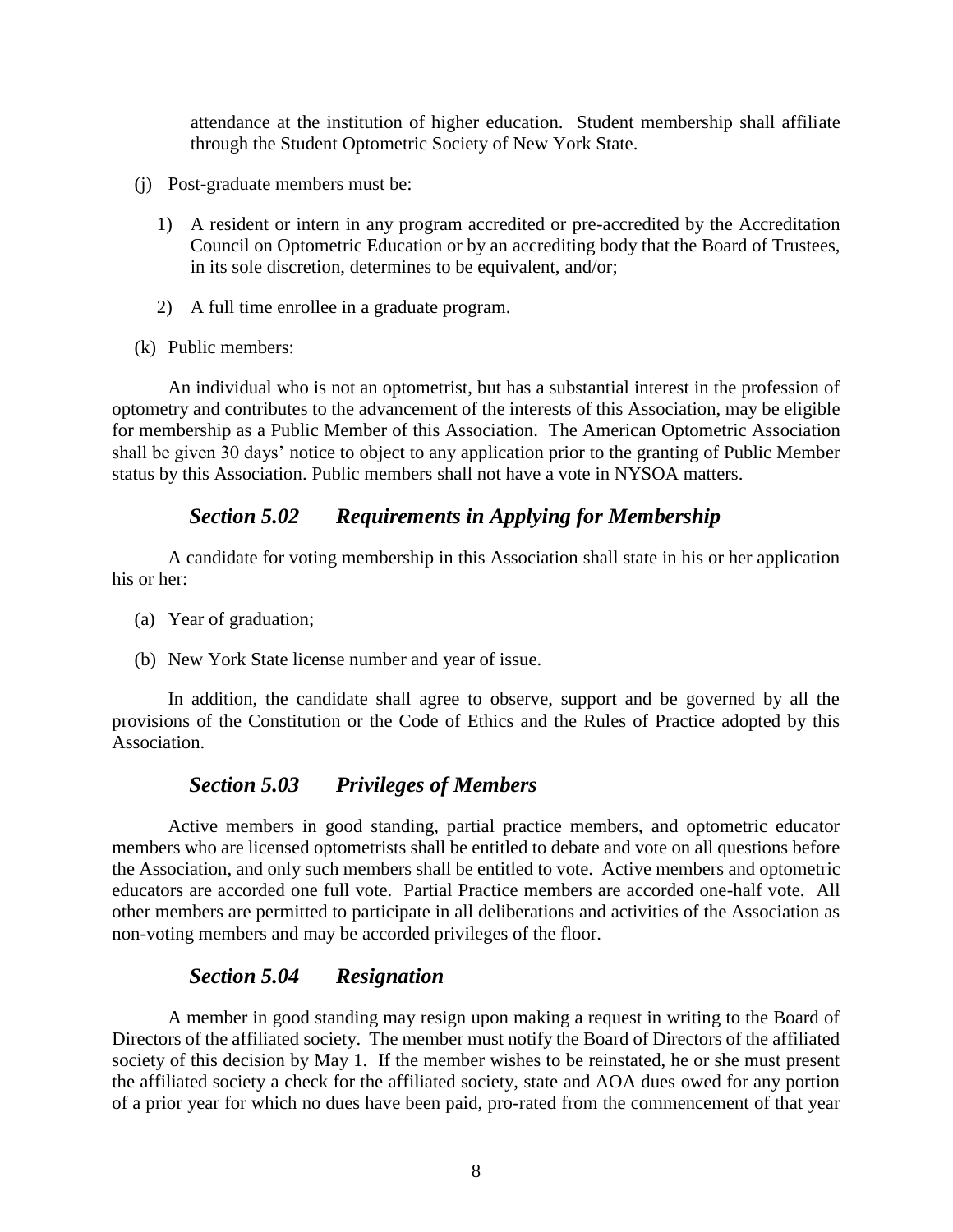through the date of the member's resignation request, subject to a waiver of all or a portion of the affiliated society and state dues, as may be deemed by the Association.

### *Section 5.05 Suspension*

- <span id="page-9-0"></span>(a) Automatic Suspension. After prior notification by ordinary mail, a member in arrears for any assessment or whose current annual dues have not been paid (or are not otherwise current in accordance with the provisions for installment payment of dues of section 2 of Article IX) by December 31 shall be automatically suspended from membership.
- (b) After being given reasonable notice of the scheduled vote and the opportunity to be heard, a member may be expelled from the Association by a 2/3 vote of the NYSOA Board of Trustees for the following reasons:
	- 1) Conviction of a felony.
	- 2) Conviction of a misdemeanor that may relate to the member's fitness to practice optometry and to the member's professional responsibility.
	- 3) Suspension or revocation of the member's license to practice optometry as a result of actions by the Office of Professional Discipline of the State Education Department.
- (c) Readmission of Suspended or Expelled Members. A member expelled or suspended, for reasons other than nonpayment of dues or assessments, shall not be eligible to reapply for membership until three years after the date of expulsion or suspension, unless the Board of Trustees or the membership at its Annual Meeting has otherwise ruled at the time of the expulsion or suspension.

## <span id="page-9-2"></span><span id="page-9-1"></span>**Article VI. Dues, Assessments, Expenses, Fiscal Year**

#### *Section 6.01 Dues*

- (a) Except as provided elsewhere in this Article, the annual dues of each active member shall be the applicable annual dues of the American Optometric Association, the annual dues of each affiliated society, plus the annual dues of the New York State Optometric Association as set by the Board of Trustees.
- (b) The annual dues of student members shall be set by the Board of Trustees.
- (c) Optometric educator members shall pay the dues of the local society with which they affiliate and the full dues (and any assessments) of the AOA, of which 50% shall be retained by the NYSOA.
- (d) The annual per capita dues of a new licentiate who applies for membership during the first year in which s/he is licensed shall be:

Graduation year 0% 1st full year following graduation 10%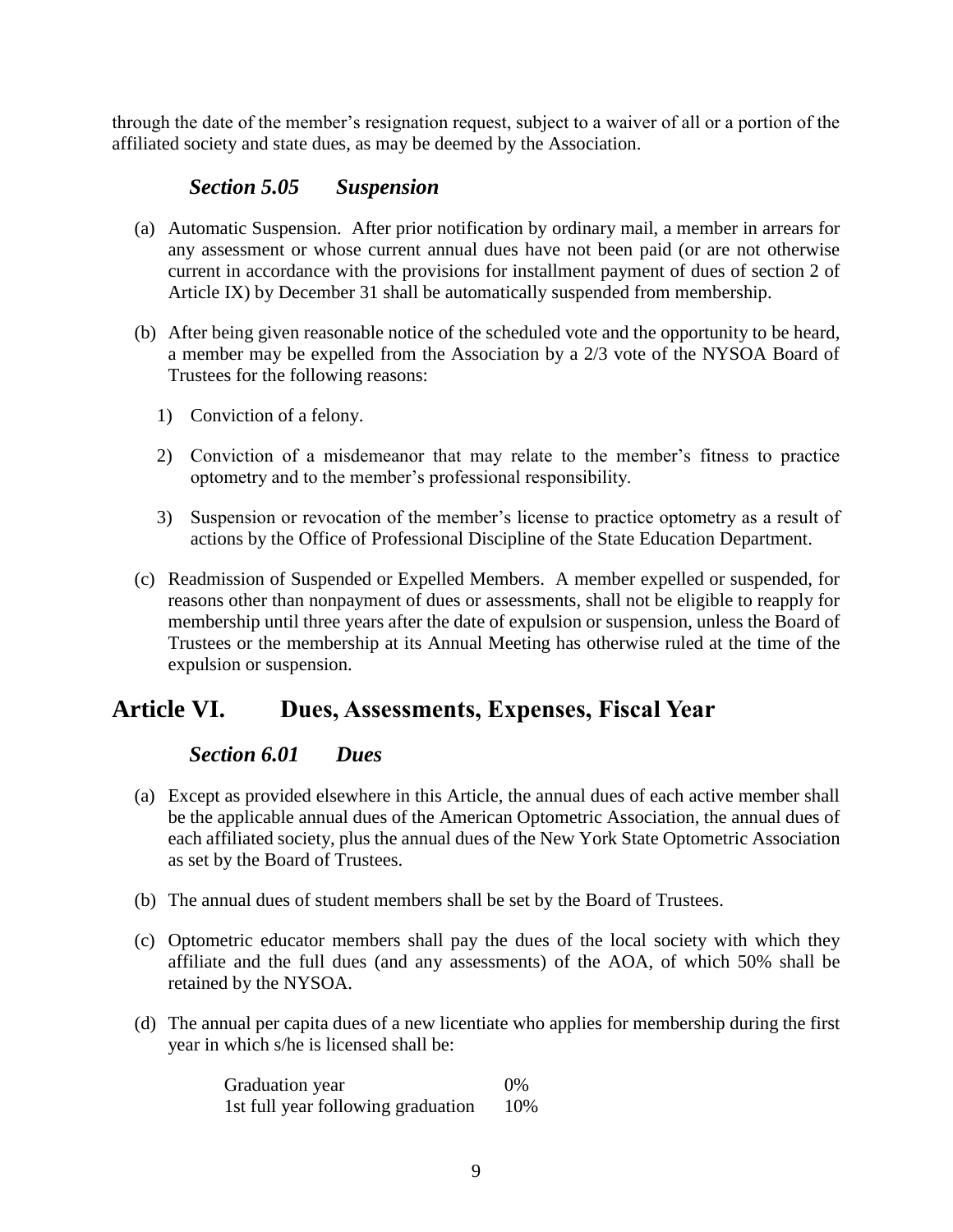| 2nd full year following graduation | 20%  |
|------------------------------------|------|
| 3rd full year following graduation | 50%  |
| 4th full year following graduation | 75%  |
| 5th full year and thereafter       | 100% |

- (e) Military Moratorium: If a member is called into the armed forces, the time of his/her service shall be deemed a moratorium; upon his return to civilian life his/her dues status shall be that of the time he entered the armed forces. Should such a member for any reason permit his membership to lapse, upon readmission to membership, he shall pay the full per capita dues of an active member.
- (f) No payment of dues shall be required of life, retired without benefits and honorary members. Retired with benefits shall pay \$100 to AOA and \$30 to NYSOA. Such members wishing to continue AOA membership shall remit the applicable AOA annual dues to the NYSOA business office.
- (g) Partial practice members shall pay sixty percent (60%) of the AOA dues and NYSOA dues.
- (h) If the spouse of a member is eligible for membership, then the spouse shall pay dues as the less of:
	- 1) 50% of the NYSOA dues paid by the member or
	- 2) 100% of the NYSOA dues that would otherwise be paid by the spouse as a member of the Association.
- <span id="page-10-0"></span>(i) The annual dues of public members shall be set by the Board of Trustees.

#### *Section 6.02 Discretionary Dues Waiver*

A member may request, in writing, a dues waiver for reasons of economic misfortune. Economic misfortune is defined as a member's inability to pay dues because of extraordinary conditions over which the member has no control. Mode of practice, employment, relocation of practice, or part-time practice are not, in and of themselves, sufficient to be deemed economic misfortune. Dues waivers will be granted for one year only.

#### *Section 6.03 Installment Payments*

<span id="page-10-1"></span>Installment payments of dues may be authorized by the Board of Trustees provided that: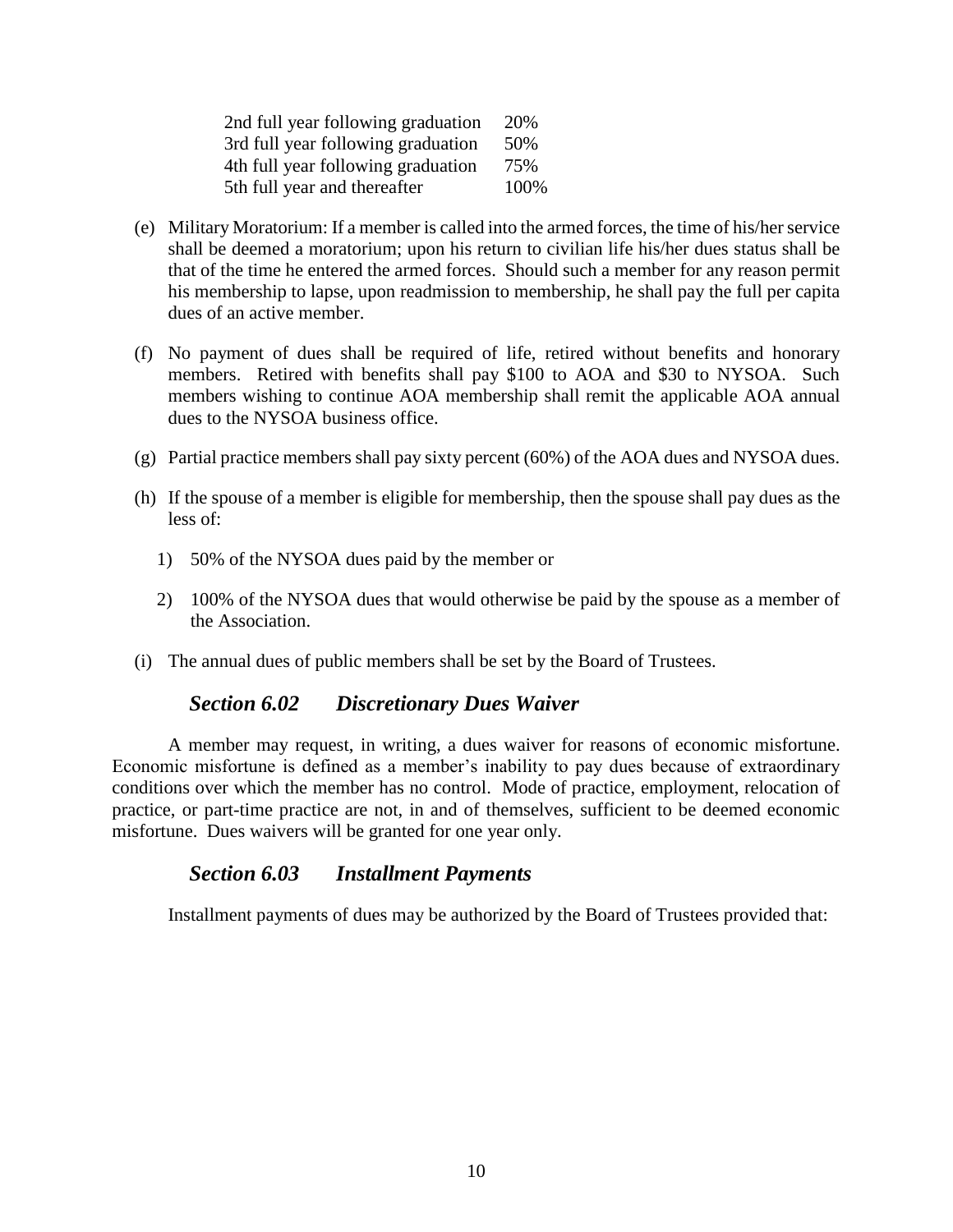- (a) It establishes equitable regulations governing such payments;
- (b) Payments will be completed within the current fiscal year;
- (c) Receipt by this Association of the instrument promising subsequent payment shall be construed as full payment wherever that is required by the Constitution.

#### *Section 6.04 Member in Good Standing*

<span id="page-11-0"></span>Membership in Good Standing will be assessed at the end of every quarter. A member achieves good standing when his/her dues obligation for that quarter is paid in full by the end of that quarter.

#### *Section 6.05 Dues Collection and Transmittal*

<span id="page-11-1"></span>Affiliated Society, State and AOA dues shall be collected by the NYSOA business office.

#### *Section 6.06 Assessments*

- <span id="page-11-2"></span>(a) When in the opinion of the Board of Trustees funds must be raised by assessing the membership, notice of the these reasons shall be sent to each affiliated society not less than sixty (60) days prior to the Annual Meeting. A 2/3 vote of the active members both present and represented by proxies at the meeting shall be necessary to impose the assessment.
- <span id="page-11-3"></span>(b) No payment of assessment shall be required of life or honorary members.

#### *Section 6.07 Expenses*

- (a) The necessary traveling expenses of counsel and the Association's elected officers and its elected Regional Trustees incidental to attending the Annual Meeting, any meeting of the Board of Trustees and expenses necessary to carry out the Association's business shall be paid by this Association. The Board of Trustees, with proper regard for the Association's best interest may, on occasion, authorize similar payments to other members.
- (b) No expenses incurred by the holding of committee meetings not specifically authorized by the President shall be paid.
- (c) Expenses shall be kept within reason.
- (d) Claims for reimbursement must be accompanied by receipts.
- <span id="page-11-4"></span>(e) Bills shall be properly dated, contain definite information, and be rendered promptly in such form as may be required.

#### *Section 6.08 Fiscal Year*

The Fiscal Year of the Association shall be the calendar year.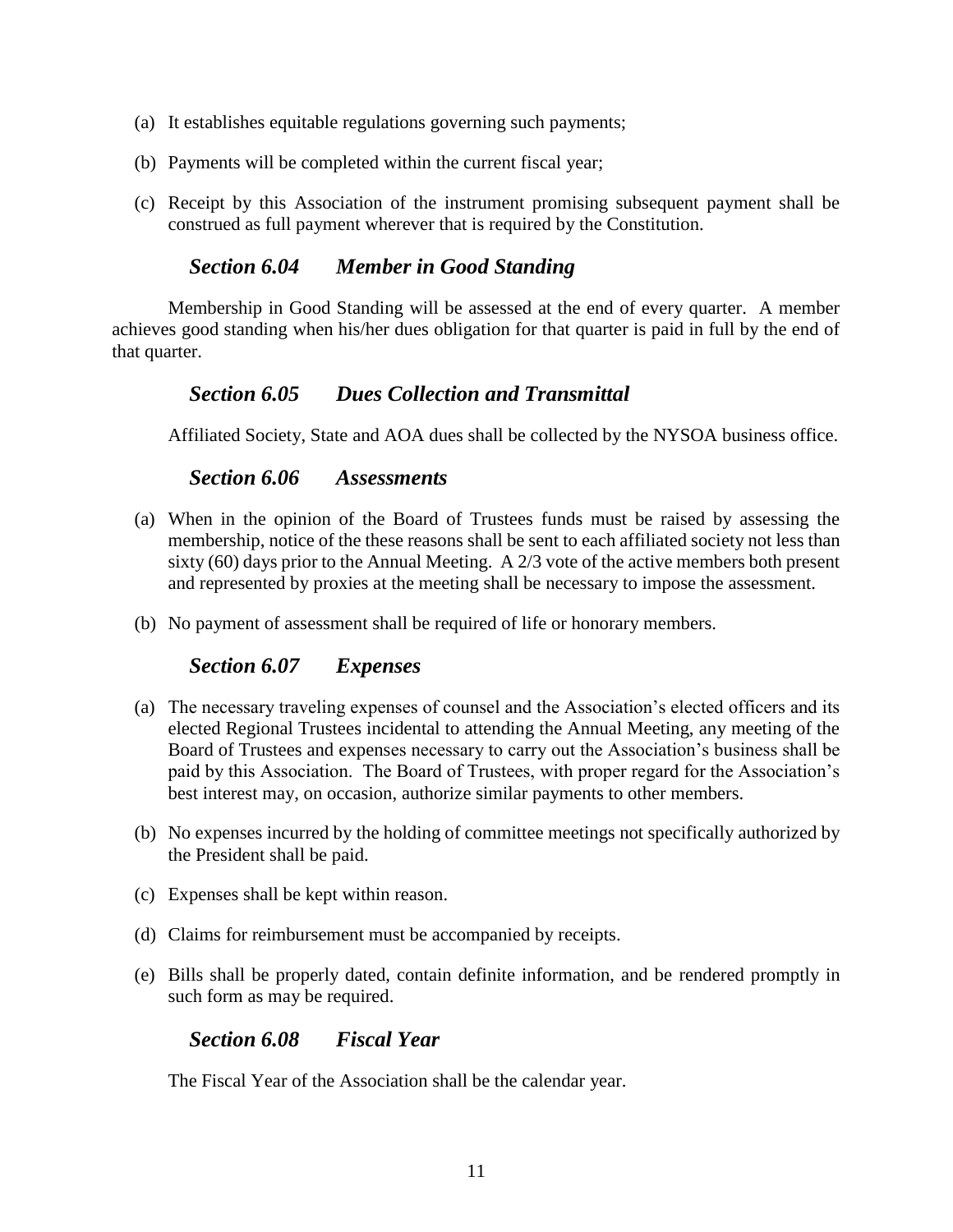## <span id="page-12-1"></span><span id="page-12-0"></span>**Article VII. Officers, Board of Trustees, Executive Committee**

#### *Section 7.01 Officers*

The Officers of this Association shall be a president, a president-elect, a vice-president, an immediate past president, a secretary and a treasurer, all of whom, except the president and the immediate past president, shall be elected by the membership at the Annual Meeting. The office of secretary and the office of treasurer may be held by the same individual. The officers shall serve for a one-year term.

#### *Section 7.02 Presidential Succession*

<span id="page-12-2"></span>At the conclusion of the President's term, the President-elect shall become President and the President shall become Immediate Past President. If the Immediate Past President cannot serve or continue to serve, the next junior Past President eligible shall automatically become Immediate Past President. A vacancy occurring in the office of President-elect shall be filled for the unexpired term at the next Annual Meeting, by an election.

#### *Section 7.03 Board of Trustees*

<span id="page-12-3"></span>There shall be a Board of Trustees consisting of those Officers named in Section 1, the seven (7) Regional Trustees authorized by section 9 of this Article and the non-elected Vice President(s), authorized by Section 3, if any. The representative(s) of the Student Society shall be invited to attend Board of Trustees meetings, but shall not be entitled to a vote.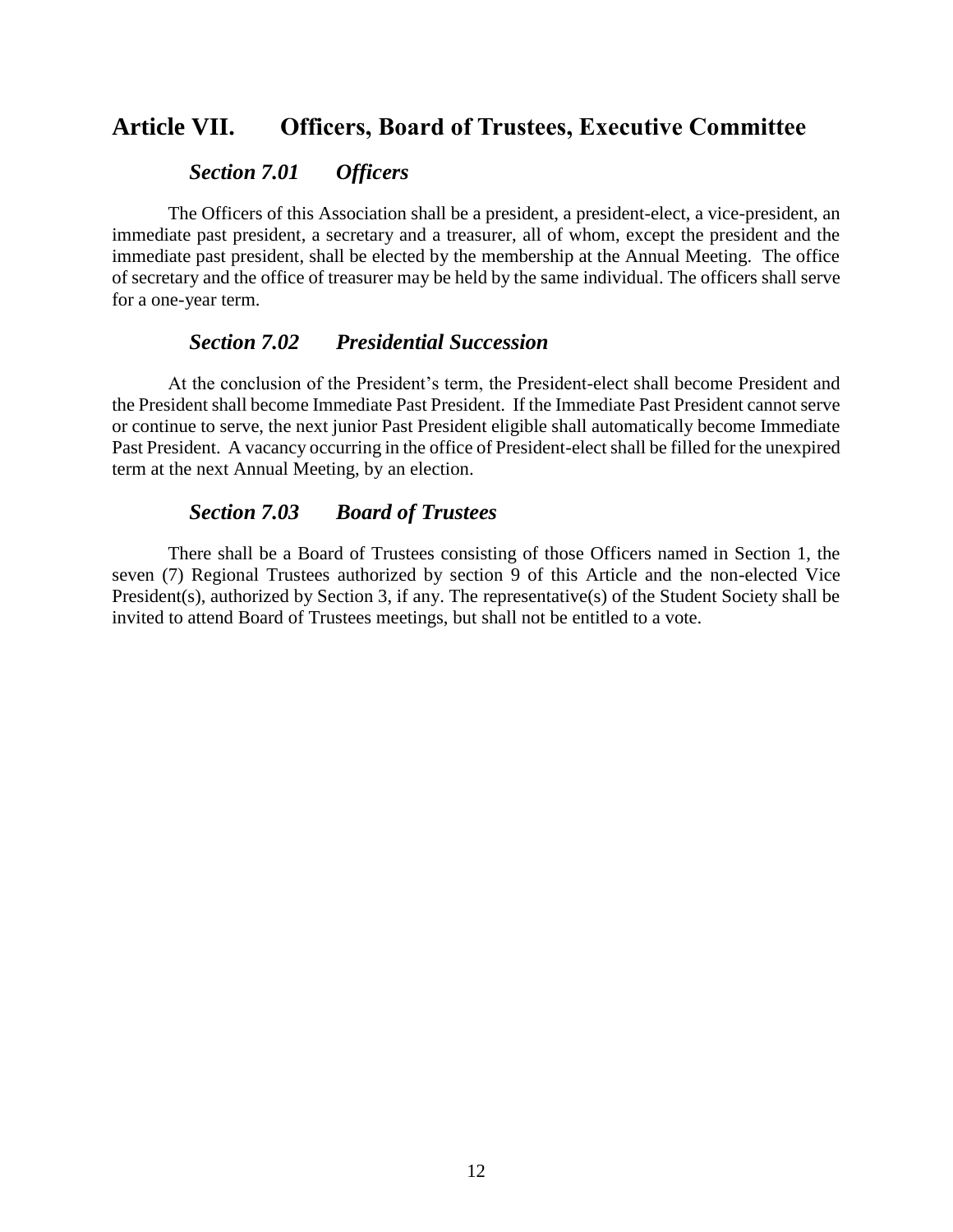#### *Section 7.04 Duties of Officers*

- <span id="page-13-0"></span>(a) The President shall:
	- 1) Preside at all board meetings, the Annual Meeting, and special meetings of the Association.
	- 2) Call special meetings as provided in the Constitution.
	- 3) Authorize the call for all committee meetings that will incur expenses.
	- 4) Appoint all committees not otherwise provided for.
	- 5) Serve, ex-officio, as a member of all committees.
	- 6) Certify, together with the Secretary, to official acts of the Association.
	- 7) Appoint all officers except a president-elect or an immediate past president to fill vacancies, unless otherwise provided for in the Constitution.
- (b) The President-elect shall:
	- 1) Assume the duties of the President in the event of the failure or inability of that officer to perform them, and should the president die, assume his or her office.
	- 2) Name the time and place of the meetings of the Board of Trustees.
- (c) The Vice President shall assume the duties but not the office of the President–elect, should that officer be absent or incapable.
- (d) The Secretary shall:
	- 1) Record or have recorded the minutes of all meetings and all transactions of the Association.
	- 2) Notify the affiliated societies of the Annual Meeting not less than thirty days, and of all special meetings not less than five days before the meeting.
	- 3) Notify members, officers and committees of their election or appointment.
	- 4) Certify with the President, to all official acts of the Association.
	- 5) At the Annual Meeting, render a detailed report of the membership of the affiliated societies and read or cause to be read the minutes of the preceding Annual Meeting,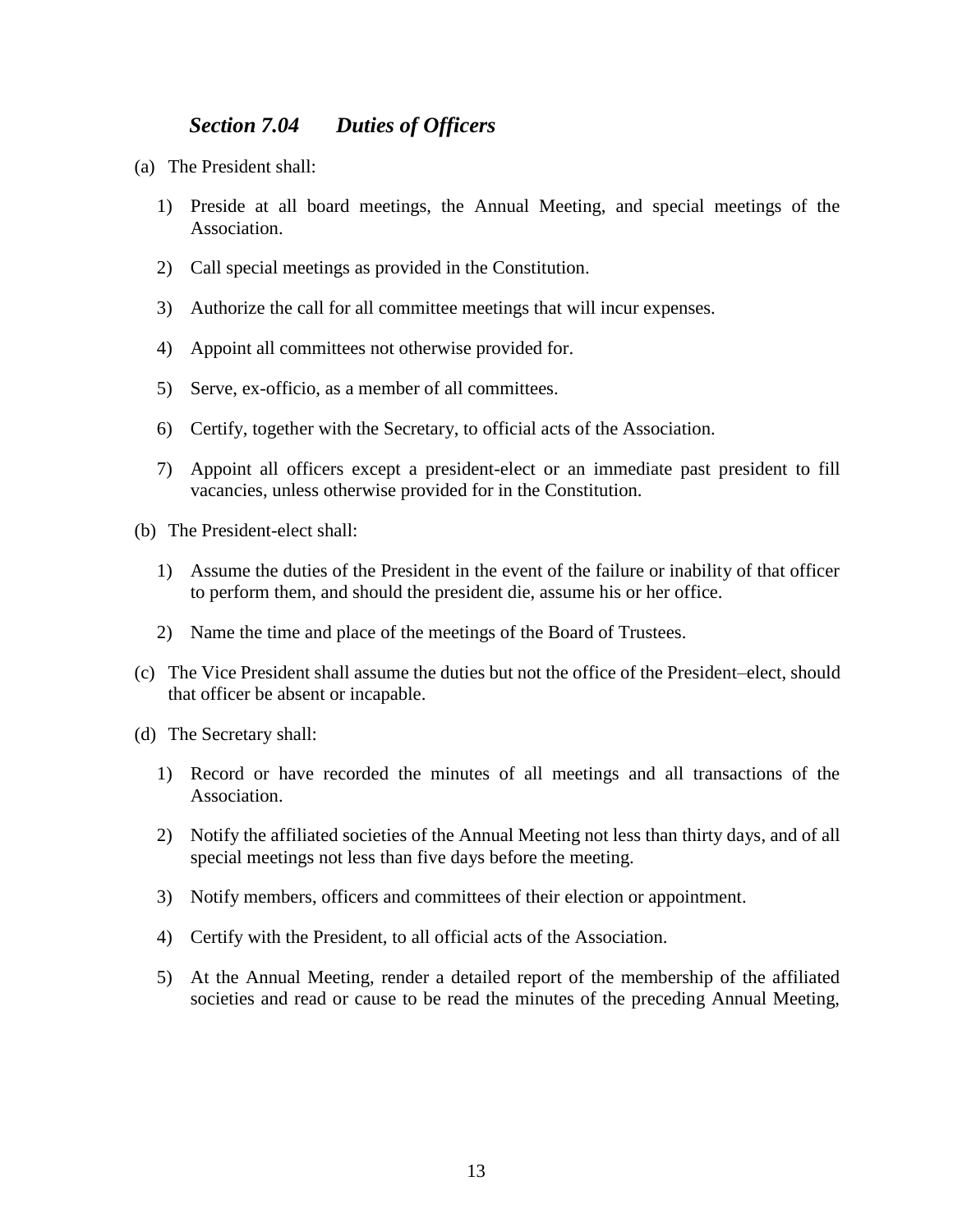unless excused therefrom by a majority vote of the membership and approve credentials, including proxies, seat members and authorize proxies.

- 6) Conduct all the corporate correspondence of the Association, under the direction of the President.
- 7) Assume the duties of the President, except at the Annual Meeting, in the absence of the President, the President-elect, and the elected Vice President.
- (e) The Treasurer shall:
	- 1) Serve as the custodian of the funds of the Association.
	- 2) When required, the Treasurer shall attend meetings of any committee, to act upon the financial business of the Association.
	- 3) Render a detailed financial report to the Association at all meetings of the Association.
	- 4) Prepare a proposed budget of income and disbursements for the ensuing year and submit it at the regular meeting of the Board of Trustees which immediately precedes the end of the calendar year.
- (f) Other Duties:

In addition to those specified above, each officer will perform such duties as may be usual to his or her office, or assigned to him or her by the Board of Trustees or the President.

#### *Section 7.05 Duties of the Board of Trustees*

- <span id="page-14-0"></span>(a) All matters relating to the policies and business affairs of this Association shall be determined by the Board of Trustees, except as they may have been decided by the membership at an annual or special meeting. The members of the Board are expected to act ethically at all times and to acknowledge their adherence to the policies and procedures governing conflict of interests and ethical conduct contained within the Board's Code of Conduct. In accordance with such Code, every member must represent the best interests of the members of the NYSOA; exhibit high standards of integrity, commitment and independence of thought and judgment; dedicate sufficient time, energy and attention to ensure the diligent performance of his or her duties; and comply with every provision of the Board's Code of Conduct, including recusing him- or herself from any decision on which a conflict of interest exists or on which an appearance of a conflict of interest may exist.
- (b) The Board may conduct the necessary business of the Association by correspondence, electronic mail, or facsimile transmission.
- (c) The Board or any one or more members of the board or any committee thereof may participate in a meeting by means of a conference telephone or similar communications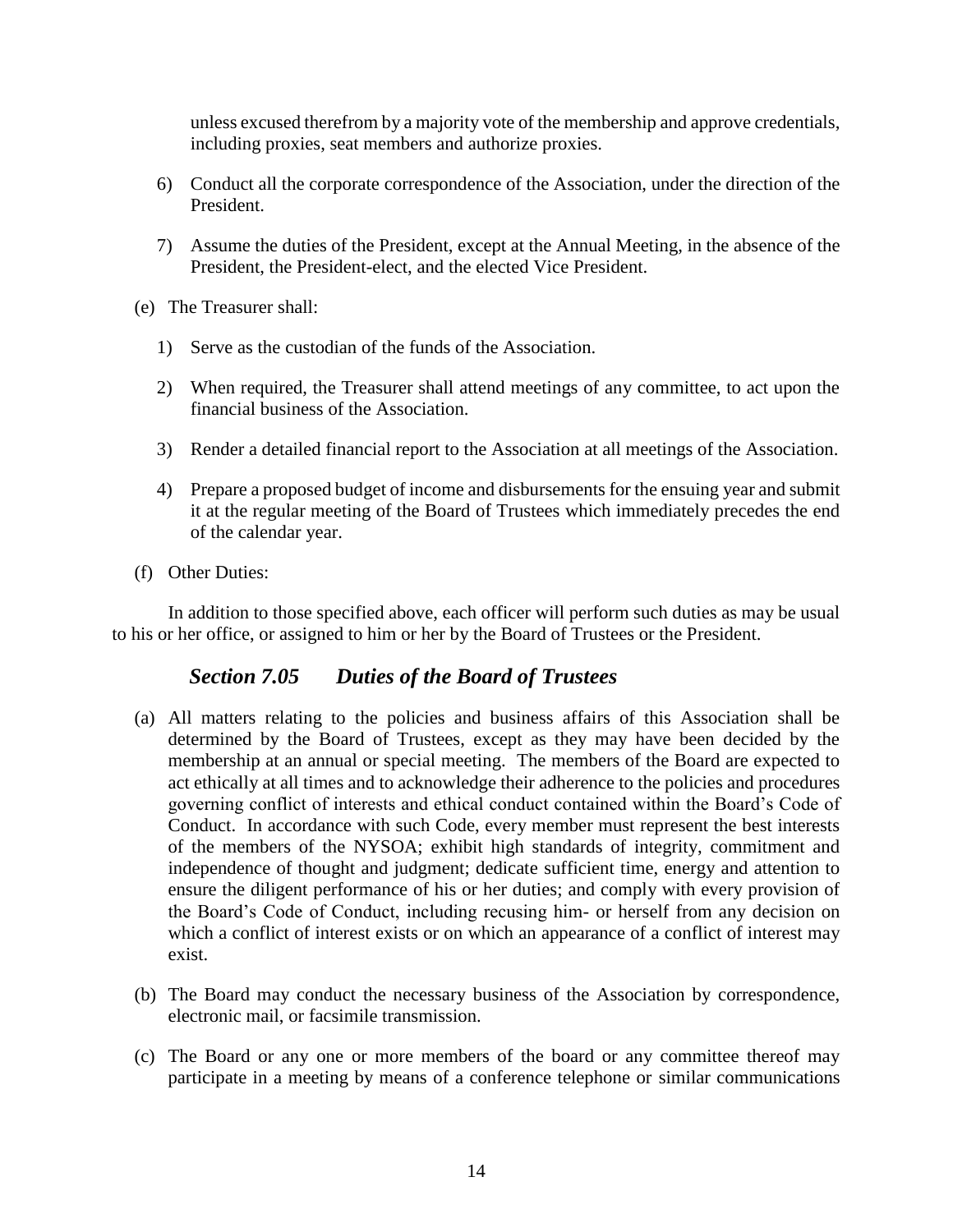equipment allowing all persons participating in the meeting to hear each other at the same time. Participation by such means shall constitute presence in person at a meeting.

(d) When not inconsistent with provisions of the Constitution, the Board shall act as the supreme governing body between Association meetings. Unless reversed at the next annual or special meeting, its acts and decisions shall have full force and effect.

#### *Section 7.06 Regional Trustees*

- <span id="page-15-0"></span>(a) There shall be seven (7) Regional Trustees, elected on a regional basis by the membership of the Association, who shall each serve staggered three (3) year terms, such that two (2) Regional Trustees' terms shall expire every year. The election of the Regional Trustees shall take place by mail or electronic means through which the entire membership within the designated regions shall be entitled to vote for the Regional Trustee(s) from their region. Procedures for the nomination and election of candidates for Regional Trustee shall be determined at the Annual Meeting prior to the next election.
- (b) The initial election of the Regional Trustees shall assign one and two-year terms to designated Regional Trustee positions in order to stagger the expiration of the terms of these offices. No Regional Trustee shall be eligible to serve more than two (2) consecutive three-year terms. The election for the Regional Trustees shall take place at least thirty (30) days prior to the Annual Meeting of the Association and Regional Trustees' terms shall run from the commencement of the Annual Meeting in the year of their election and expire at the commencement of the Annual Meeting at the end of their term.
- (c) The seven (7) Regional Trustees shall be elected by members from the following regions and shall reside or practice within the region that elects them to office:
	- 1) Region 1 (Metropolitan): Three regional trustees shall be elected by the members of OSCONY, SUNYCO, Nassau and Suffolk Societies;
	- 2) Region 2 (Hudson-Mohawk): Two regional trustees shall be elected by the members of the Westchester-Rockland-Putnam, Hudson Valley, Eastern, Mohawk Valley, Northern and South Central Societies;
	- 3) Region 3 (Finger Lakes-Niagara): Two regional trustees shall be elected to by the members of the Central, Rochester, Western, Southern Tier and Southwestern Societies.
- (d) In the event that a regional trustee resigns or is removed from office, the office shall be filled by election at the next time designated for such elections.
- (e) The Regional Trustees shall be responsible for serving as liaisons between the Board of Trustees and the local societies they represent, shall endeavor to attend the meetings of local societies and shall otherwise maintain close communication with the local societies and their leadership. The Regional Trustees shall serve as voting members of the Board of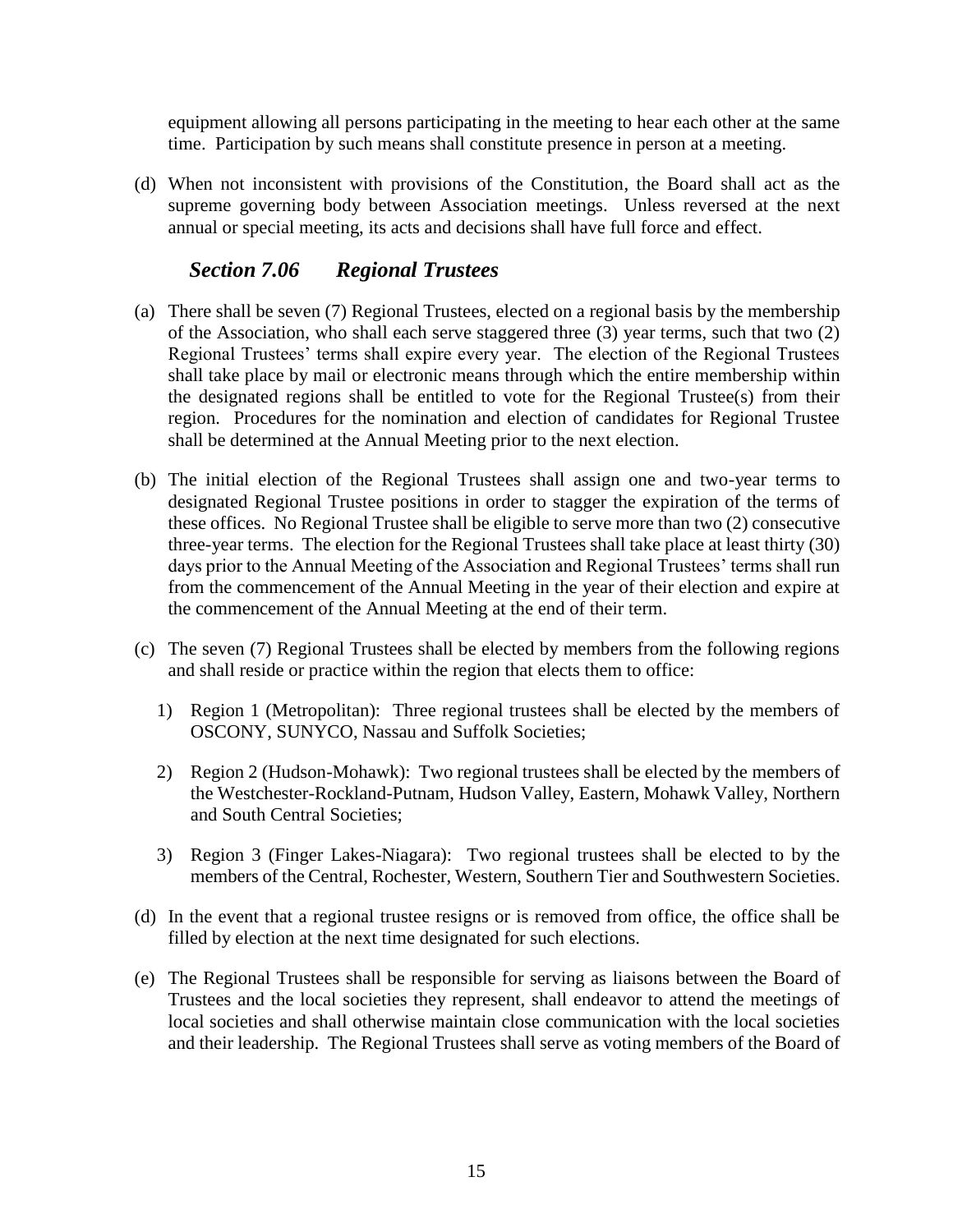Trustees and shall be assigned such other duties as may be deemed appropriate by the Board of Trustees or the President.

## <span id="page-16-1"></span><span id="page-16-0"></span>**Article VIII. Committees**

#### *Section 8.01 Committees*

There shall be such committees, in addition to those prescribed by this Constitution, as designated by the President. All committee members shall be appointed by the President.

#### *Section 8.02 Nominating Committee*

- <span id="page-16-2"></span>(a) A nominating committee to propose candidates for positions as officers shall be appointed at the Annual Meeting of the preceding year and shall be composed of three local society presidents or their representatives. The three local societies shall be selected at random, and the Secretary shall notify the affiliated societies of the appointment, requesting that nominations be submitted to the Committee. The Nominating Committee will be charged with the following:
	- 1) Seek out and encourage potential candidates,
	- 2) Interview candidates, and
	- 3) Issue a report of all qualified candidates.
- (b) Not less than sixty (60) days before the Annual Meeting, the Nominating Committee shall cause to be sent to each affiliated society, either by letter or by other means, a list of all the candidates, the respective office to which each is seeking, biographical notes of each candidate and such other information it deems pertinent.
- (c) At the Annual Meeting each candidate shall be interviewed by the Nominating Committee. The Nominating Committee shall report all qualified candidates for election to office to the House of Delegates prior to the election. The report of the Nominating Committee shall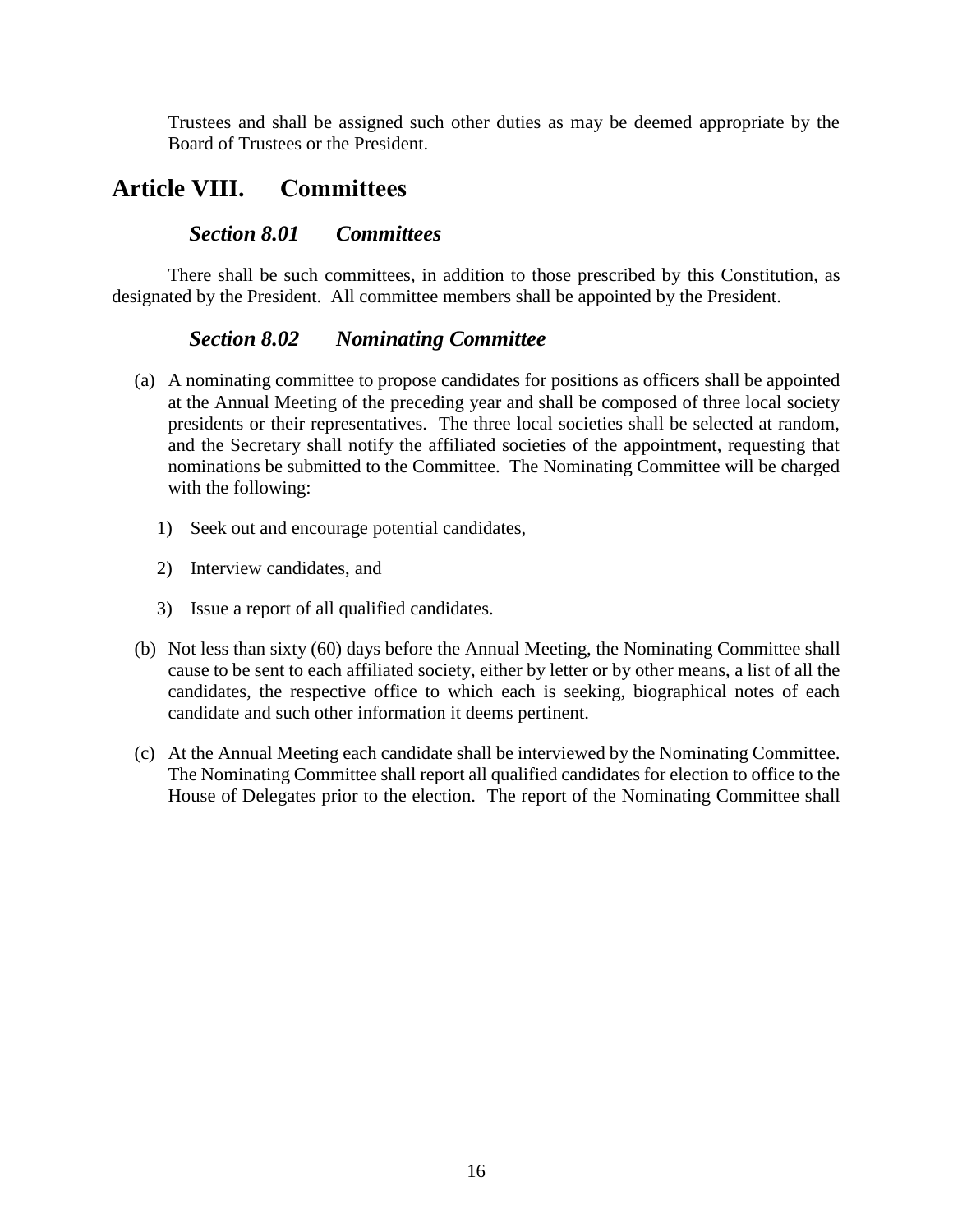not preclude any delegate from making a nomination for any office from the floor of the House of Delegates.

#### *Section 8.03 Audit and Management Committees*

- <span id="page-17-0"></span>(a) The Audit Committee shall be appointed by the President and shall consist of the President-Elect, the Immediate Past President, the Treasurer of this Association, and two Regional Trustees.
- (b) The Audit Committee shall meet at least once a year with the auditor, either in person or by telephone.
- (c) The Management Committee shall consist of the President-Elect, Immediate Past-President, the Secretary/Treasurer of the Association and two Regional Trustees appointed by the President.
- (d) The Management Committee shall meet with the Executive Director at least three times a year.
- (e) Not less than once per year, the Audit and Management Committees shall report their findings to the Board of Trustees at a duly convened meeting of the Board.

#### *Section 8.04 Awards Committee*

- <span id="page-17-1"></span>(a) An Awards Committee shall be appointed by the President no later than December 15th of the year preceding the granting of the annual awards of the Association and shall be composed of three (3) members selected by the President at random from among the presidents of the affiliated societies and an additional member selected by the President at random from among the Regional Trustees of the Association. The Secretary shall notify the affiliated societies of the appointment, requesting that nominations be submitted to the Committee not less than sixty (60) days before the Annual Meeting;
- (b) Not less than thirty (30) days before the Annual Meeting, the Awards Committee shall review the nominations received and select the honorees for each annual award.
- (c) Honorees shall be announced at the Annual Meeting.
- (d) The annual awards of the Association shall consist of the following: (1) New York State Optometrist of the Year Award, (2) New York State Young Optometrist of the Year Award, (3) Public Service Award, (4) Communications Award, (5) Leadership Award, and (6) Optometric Educator of the Year Award.

# <span id="page-17-3"></span><span id="page-17-2"></span>**Article IX. Meetings**

#### *Section 9.01 Annual Meeting*

This Association shall meet at least once annually to transact business and to elect and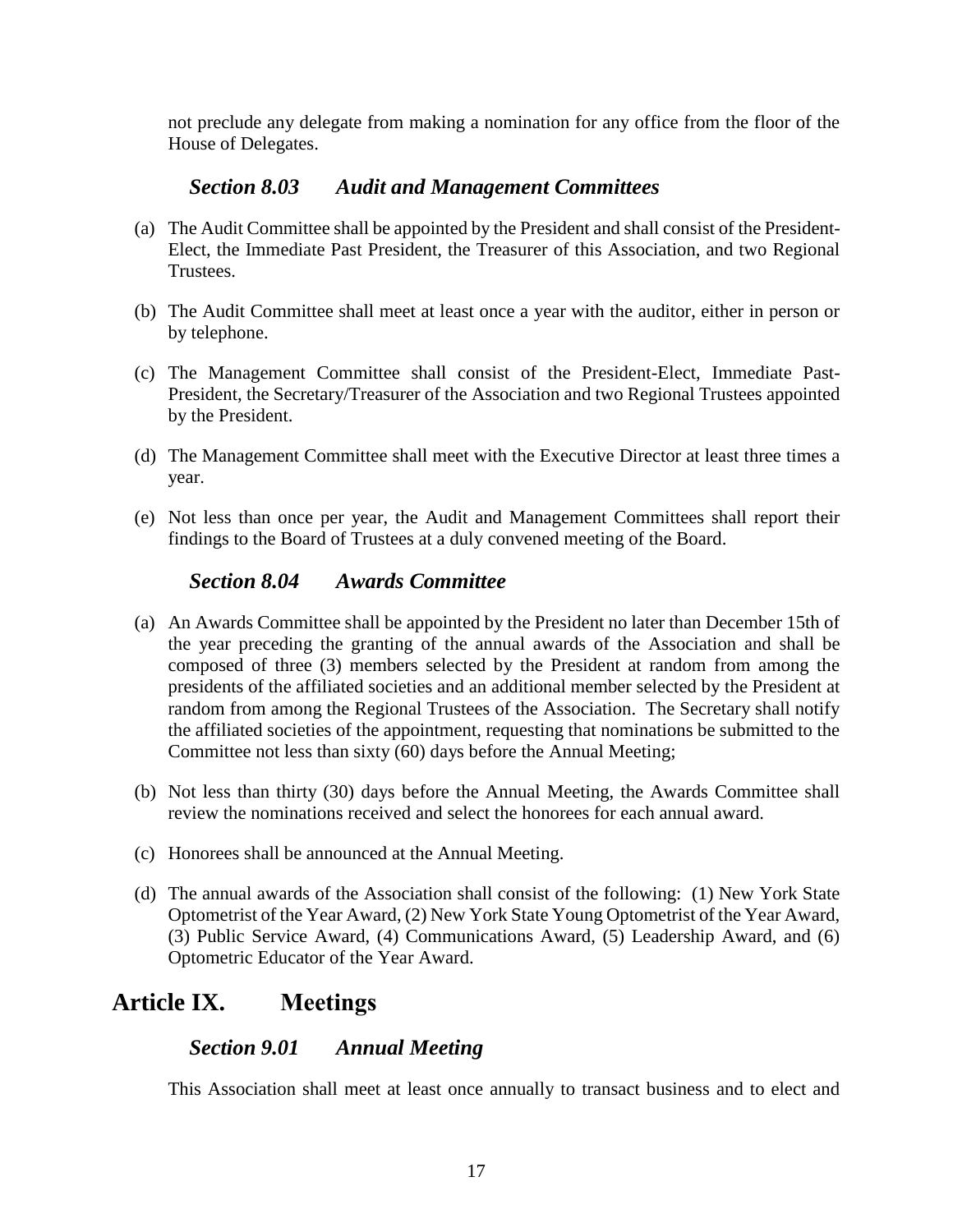install officers.

- (a) Representation. Each affiliated society shall be entitled to representation at the Annual Meeting of this Association by one vote for each member in good standing as represented by dues actually paid to the Association no later than December 31st of the prior fiscal year. An affiliated society may be represented by a delegate at the annual meeting. Such delegate shall have the power to carry the proxies of the individual members of his or her affiliated society.
- (b) Voting. All matters voted upon at the Annual Meeting (including the annual election of officers) shall require the affirmative vote of a majority of the membership present or represented by proxy or, in case of an amendment to the Constitution, 2/3 thereof; and shall require the affirmative vote of a majority of the affiliated societies present or, in the case of an amendment to the Constitution, 2/3 thereof.
	- 1) In the society vote, each society represented in person by an authorized delegate shall receive one (1) vote, except that The Optometric Society of the City of New York (OSCONY) shall receive five (5) votes, reflective of the former societies of the five boroughs of the City of New York. Only the votes of OSCONY may be split in the society vote on matters at the Annual Meeting or between candidates in the case of a contested election.
	- 2) In the membership vote, each society shall receive one vote for each equivalent full dues-paying member in good standing as represented by dues actually paid to the Association no later than May 1st of the current fiscal year. These votes may be split on matters at the annual meeting or between candidates in the case of a contested election and may be cast via duly authorized proxy through the representative of another local society delegate present in person at the election.
	- 3) In a contested election, one candidate must receive a simple majority of the votes cast in each phase of the voting in order to be elected. If the initial vote is deadlocked or split between society vote and member vote, votes will be recast until one candidate has received the majority in both votes. At the discretion of the Chair, a recess may be called prior to any recasting of votes. If a contested election cannot be resolved by the process, the seat may be declared vacant and subsequently filled by the President according to Article VI, Section 6(g) of this Constitution.

## *Section 9.02 Board of Trustees Meetings*

<span id="page-18-0"></span>The Board of Trustees of this Association shall meet at least six (6) times a year either by face-to-face meetings or by video or telephone conference calls.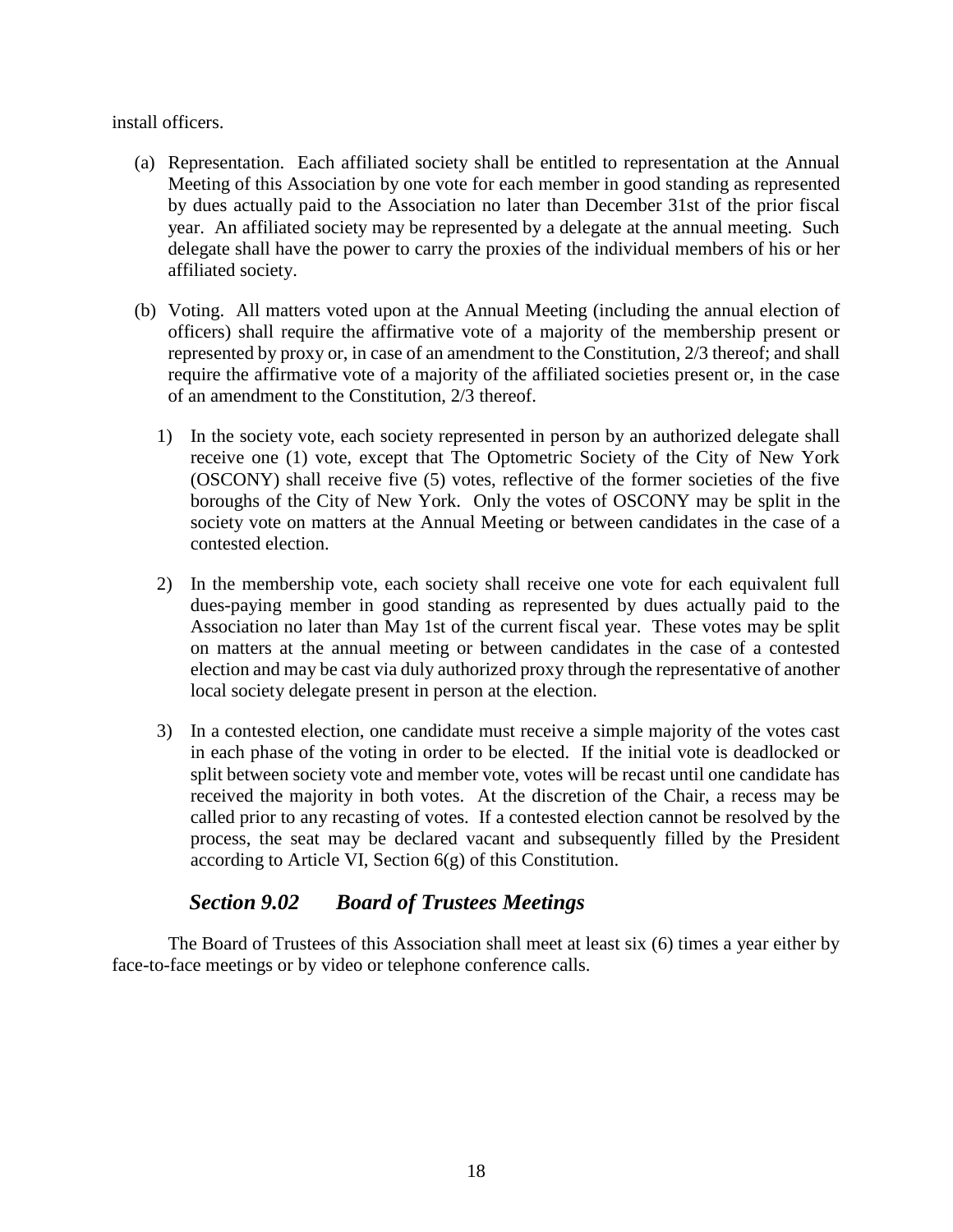- (a) Representation. Each Regional Trustee and the elected officers shall be entitled to cast one vote at the Board of Trustees meetings.
- (b) Voting. Except as may be otherwise required by the Constitution, all matters coming before the Board of Trustees shall be determined by a majority of the votes cast.

#### *Section 9.03 Special Meetings*

- <span id="page-19-0"></span>(a) A Special Meeting of this Association may be called by the President upon the written request to him or her of a majority of the Board of Trustees. The time and place of Special Meetings shall be decided by the President. The date set by the President for any Special Meeting requested by a majority of the Board of Trustees must be within thirty (30) days of the President's receipt of the written request, unless that majority has specified a later date.
- (b) The voting strength at a Special Meeting shall be the same as existed at the previous annual meeting.

#### *Section 9.04 AOA Delegates*

- <span id="page-19-1"></span>(a) Representation at the AOA Congress shall be by funded delegates, who shall be elected at the Annual Meeting. The number of such funded delegates shall be determined with due consideration of the amount allocated for their expenses in this Association's annual budget.
- (b) Funded delegates shall include the President, President-Elect, and such additional delegates as determined by the NYSOA House of Delegates. Funded delegates are required to be in attendance at all times when the AOA House of Delegates is in session. Funded delegates are charged with coming to consensus decisions with respect to matters requiring a vote. In the absence of a consensus, votes will be allocated proportionate to the will of each delegate. Each delegate is charged with carrying out the will of the membership of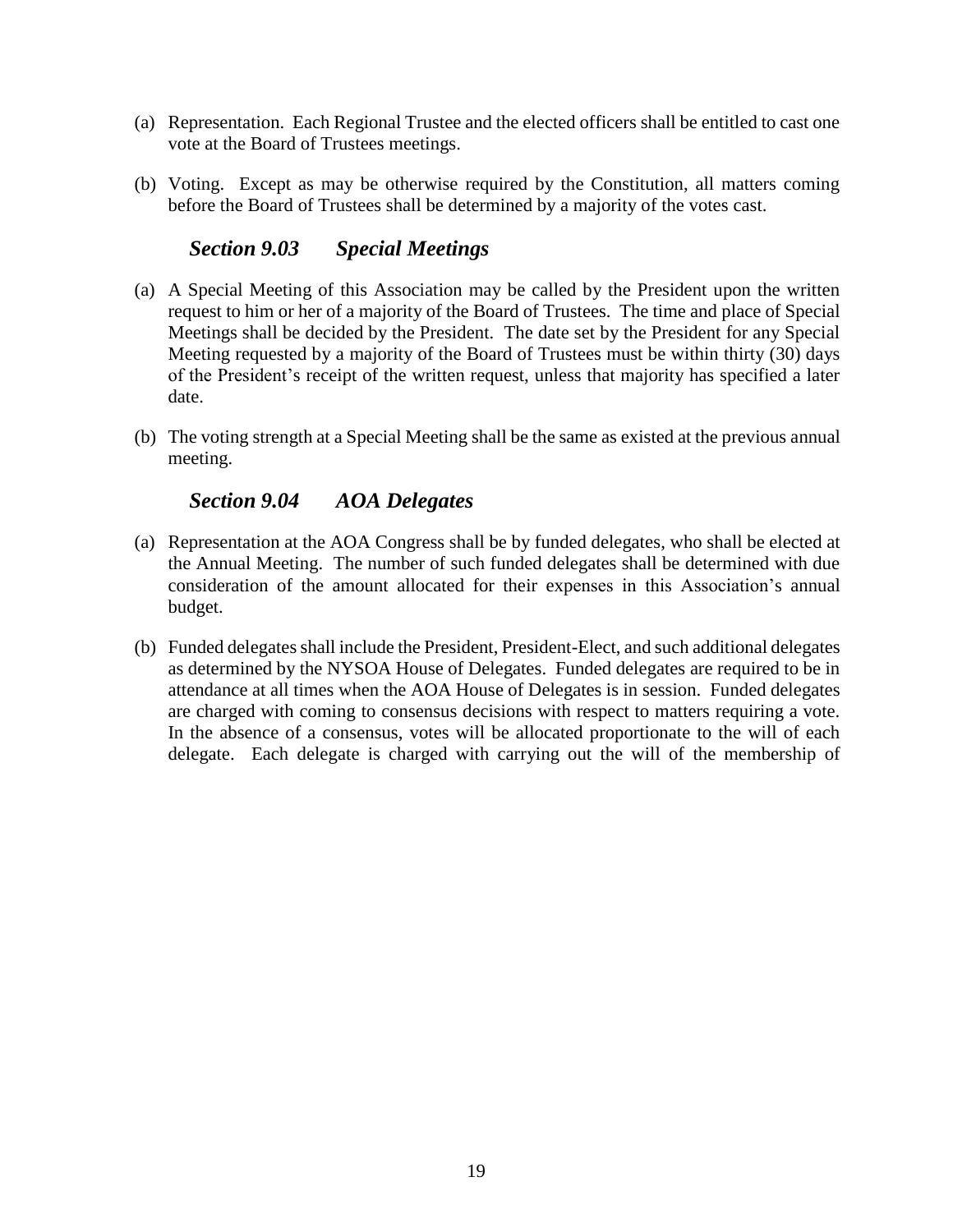NYSOA. The President will poll the funded delegates and allocate NYSOA votes accordingly.

- (c) A funded delegate will nominate or second a nomination for elected office of the AOA upon direction of the NYSOA House of Delegates, or upon majority consent of funded delegates.
- (d) NYSOA members in good standing with AOA, upon adequate notice to the NYSOA and when an AOA delegate opening is available, are encouraged to attend and participate in the AOA House of Delegates as a non-funded delegate.
- (e) NYSOA represents a diverse cohort of optometry. Funded delegates are encouraged to caucus collectively with all NYSOA members present to ensure a broad perspective.

#### *Section 9.05 Quorums*

- <span id="page-20-0"></span>(a) At the Annual Meeting delegates representing a majority of the affiliated societies shall constitute a quorum.
- <span id="page-20-1"></span>(b) At Board of Trustees meetings Trustees representing a majority of the affiliated societies shall constitute a quorum.

#### *Section 9.06 Parliamentary Procedure*

Robert's Rules of Order shall be in effect at all meetings of this Association.

## <span id="page-20-3"></span><span id="page-20-2"></span>**Article X. Executive Director**

#### *Section 10.01*

<span id="page-20-4"></span>The Board of Trustees shall have the power and the authority to contract, for a period not exceeding three years, for the services of an Executive Director of this Association.

#### *Section 10.02*

The compensation of this person shall be fixed within the budget of this Association.

#### *Section 10.03*

<span id="page-20-5"></span>The duties of the Executive Director shall be to administer the business and other affairs of this Association as directed by the President; to perform such duties that are ordinarily performed by persons in similar positions, together with such duties as may, on occasion, be assigned by the Board of Trustees or the President; and to execute, but not to establish, the policies of the Association.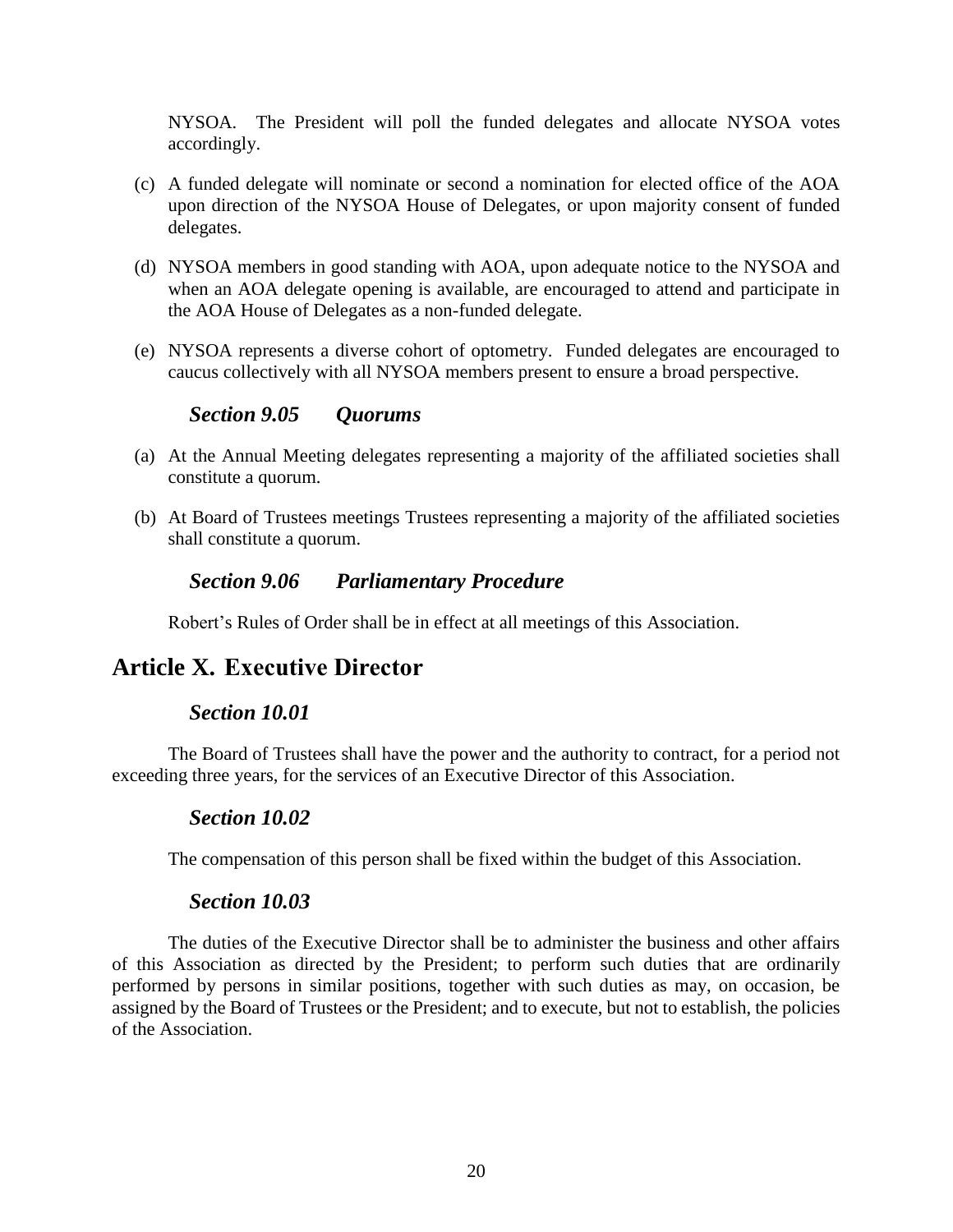# <span id="page-21-1"></span><span id="page-21-0"></span>**Article XI. Amendments and Resolutions**

#### *Section 11.01 Constitutional Amendments*

- (a) This constitution may be amended at the Annual Meeting of this Association. Affiliated Societies or the Board of Trustees shall submit proposed amendments to the NYSOA business office not less than thirty (30) days prior to the Annual Meeting, which shall send notice of these proposed amendments to all affiliated societies not less than thirty (30) days prior to the Annual Meeting. When such an amendment is properly before the membership for consideration, it may, before final action thereon, be changed or amended by a majority sub-vote, provided the changes offered are germane to the subject covered by the amendment as proposed.
- (b) This Constitution may be amended at times other than the annual meeting of this Association. Amendments may be proposed at a duly constituted meeting of the Board of Trustees. A vote of the majority of the Trustees in favor of a proposed amendment shall be required in order for such proposed amendment to be voted upon by the affiliated societies through the instrument of a ballot. Such ballot shall be mailed to each affiliated society within thirty (30) days of Board approval. The vote of each affiliated society shall be forwarded to the State Association headquarters within sixty (60) days of receipt of the ballot. Each affiliated society shall be accorded a weighted vote based upon the number of votes it was accorded at the most recent Annual Meeting of this Association. The adoption of the amendments shall require an affirmative vote of 2/3 of the weighted vote of each affiliated society as well as an affirmative vote of 2/3 of the affiliated societies.

#### *Section 11.02 Resolutions*

- <span id="page-21-2"></span>(a) Resolutions that are to be voted upon at the Annual Meeting shall be submitted to the Resolutions Committee not less than sixty (60) days prior to the Annual Meeting. The Resolutions Committee shall send a copy of each such resolution to the affiliated societies not less than thirty (30) days before the Annual Meeting. By a unanimous vote of the members present or by proxy at the Annual Meeting, these provisions may be waived. For a resolution to pass, it shall require a majority vote of the voting membership.
- (b) Resolutions that are to be voted upon at Board of Trustees meetings shall require a majority vote of the Board of Trustees.

## <span id="page-21-3"></span>**Article XII. Indemnification**

The Association shall indemnify and hold harmless each officer and trustee, now or hereafter serving the Association, from and against any and all claims and liabilities to which the individual may be or become subject by reason of now or hereafter being or having heretofore been an officer or trustee of this Association, or by reason of the individual's alleged acts or omissions as an officer or trustee as aforesaid, and shall reimburse each officer and trustee of this Association for all legal and other expenses reasonably incurred by the officer or trustee in connection with defending against any such claims or liabilities, provided, however, that no officer or trustee shall be indemnified against or be reimbursed for any expenses incurred in defending